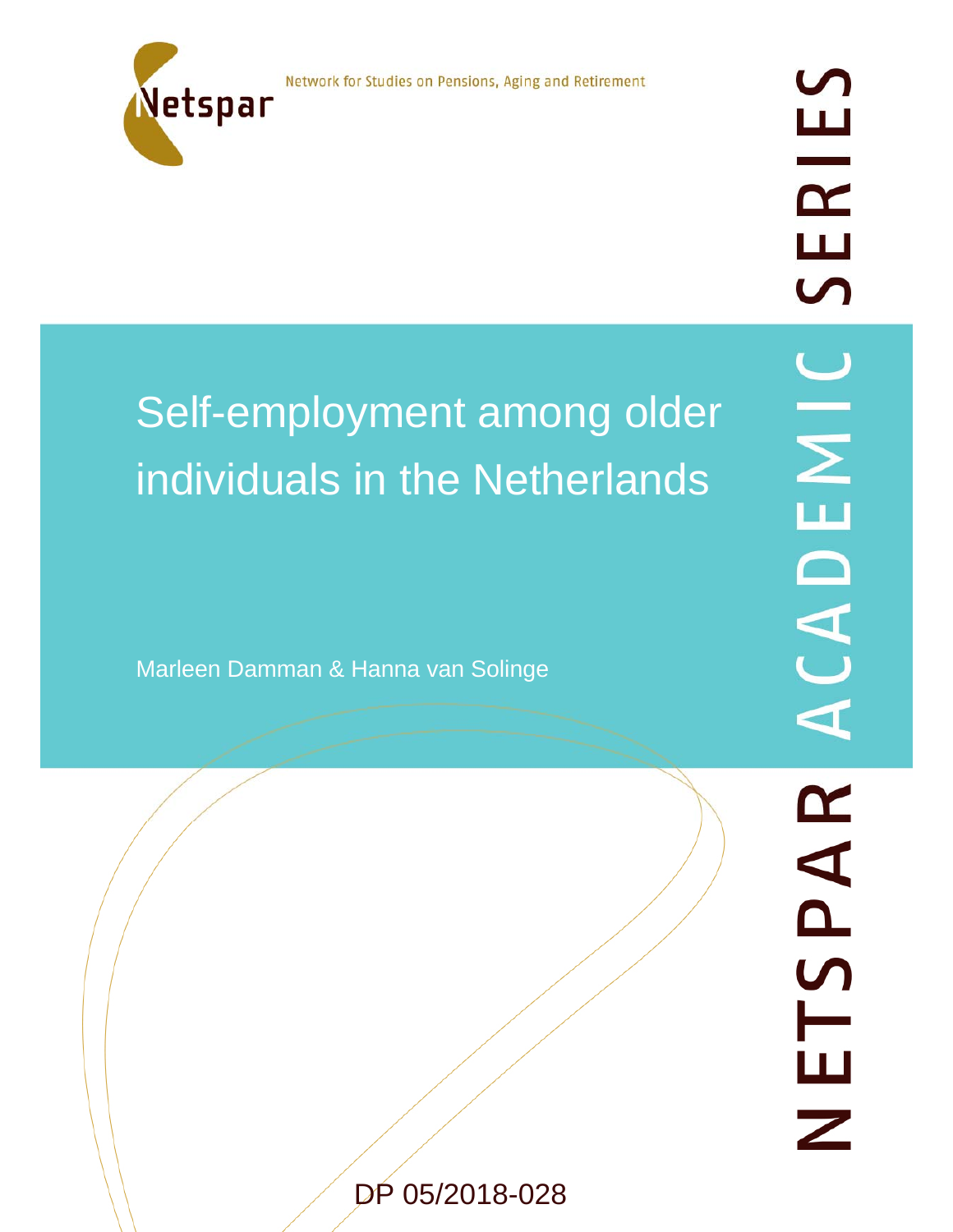# **Self-employment among older individuals in the Netherlands**

Marleen Damman<sup>12</sup> & Hanna van Solinge<sup>12</sup>

<sup>1</sup>Netherlands Interdisciplinary Demographic Institute (NIDI-KNAW), The Hague, The Netherlands ²University Medical Center Groningen (UMCG), University of Groningen, Groningen, The Netherlands

*Corresponding author:*  Marleen Damman P.O. Box 11650 NL-2502 AR The Hague The Netherlands E-mail address: Damman@nidi.nl

# *Funding:*

This work was supported by the Netherlands Organization for Scientific Research NWO [VICI Grant 453- 14-001 to K.H.; VENI Grant 451-17-005 to M.D.] and Netspar.

**May 2018**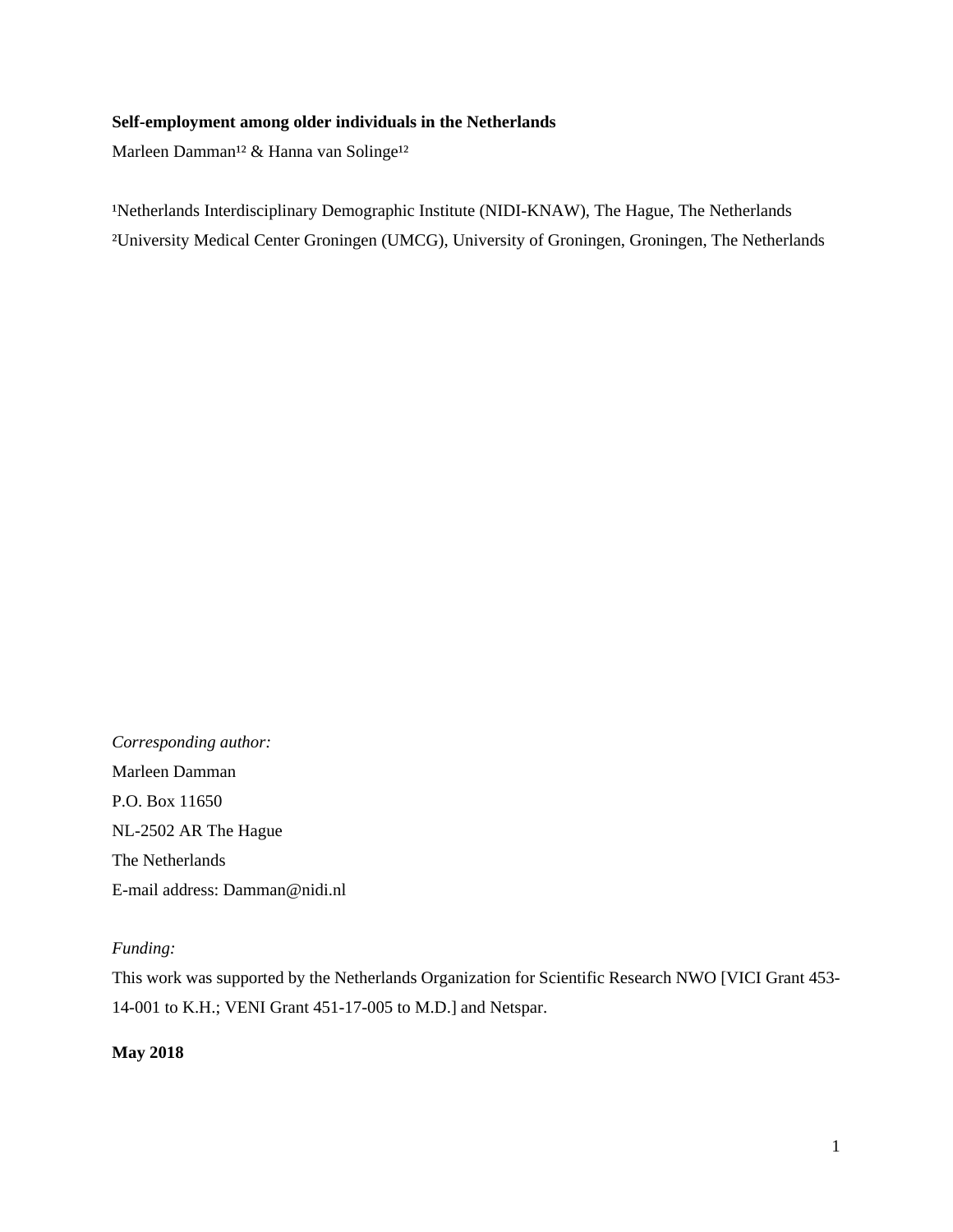#### **1. Introduction**

In the Netherlands, self-employment and entrepreneurship among older age groups (here defined as after state pension age) are rising. On the one hand, this is due to an increase in career self-employed persons and their tendency to work until older ages than employees. On the other hand, this seems to be related to the development – which is not unique for the Netherlands – that employees enter self-employment after their retirement from a wage-and-salary job, as a way to bridge the period between career employment and full-time retirement (Von Bonsdorff, Zhan, Song, & Wang, 2017; Wang, Zhan, Liu, & Shultz, 2008). In order to get a better understanding of senior self-employment in the Netherlands, we will therefore make a distinction between two groups of senior self-employed persons based on their work history: (a) career self-employed individuals who continue their employment activities beyond the state pension age, and (b) career wage-and-salary workers who re-enter the labour market after retirement as being selfemployed. These two groups may have different options and motives for continuing / starting work as an entrepreneur after state pension age. More particularly, in this paper we try to find out whether continuing / starting to work in self-employment beyond state pension age is predominantly driven by opportunity, or intrinsic motives, or rather by driven by financial needs and a lack of opportunities in the primary labour market.

 After this short introductory section, we will continue with a descriptive paragraph (Section 2), which sketches the senior self-employed in the Netherlands in terms of size and composition. Thereafter, we will look more in depth into the two groups of the senior self-employed. In Section 3, we focus on the career self-employed. In Section 4, we focus on post-retirement self-employment of former wage-andsalary workers. By synthesizing insights from the existing empirical literature on the senior self-employed in the Netherlands and by analysing recent data on postretirement self-employment plans of Dutch older workers, we aim to provide a better understanding of the motives to continue / start self-employment beyond state pension age. To conclude, Section 5 provides a summary and discussion of the existing empirical evidence on senior self-employment in the Netherlands, and describes relevant directions for future research.

#### **2. Senior self-employed in the Netherlands: size and composition**

The term self-employment in general refers to "those who own and work in their own business" (OECD, 2017, p.110), and consists of both employers (i.e., the self-employed with employees), and own-account workers (i.e., the self-employed without employees; the "solo" self-employed). In the Netherlands, in particular this latter group of solo self-employed individuals has grown remarkably during the last decade, also in comparison with the growth observed in other EU countries (Kösters, 2017; Kösters & Souren, 2014; see Box 1). Whereas in 2003 about 8 percent of the Dutch working population was solo self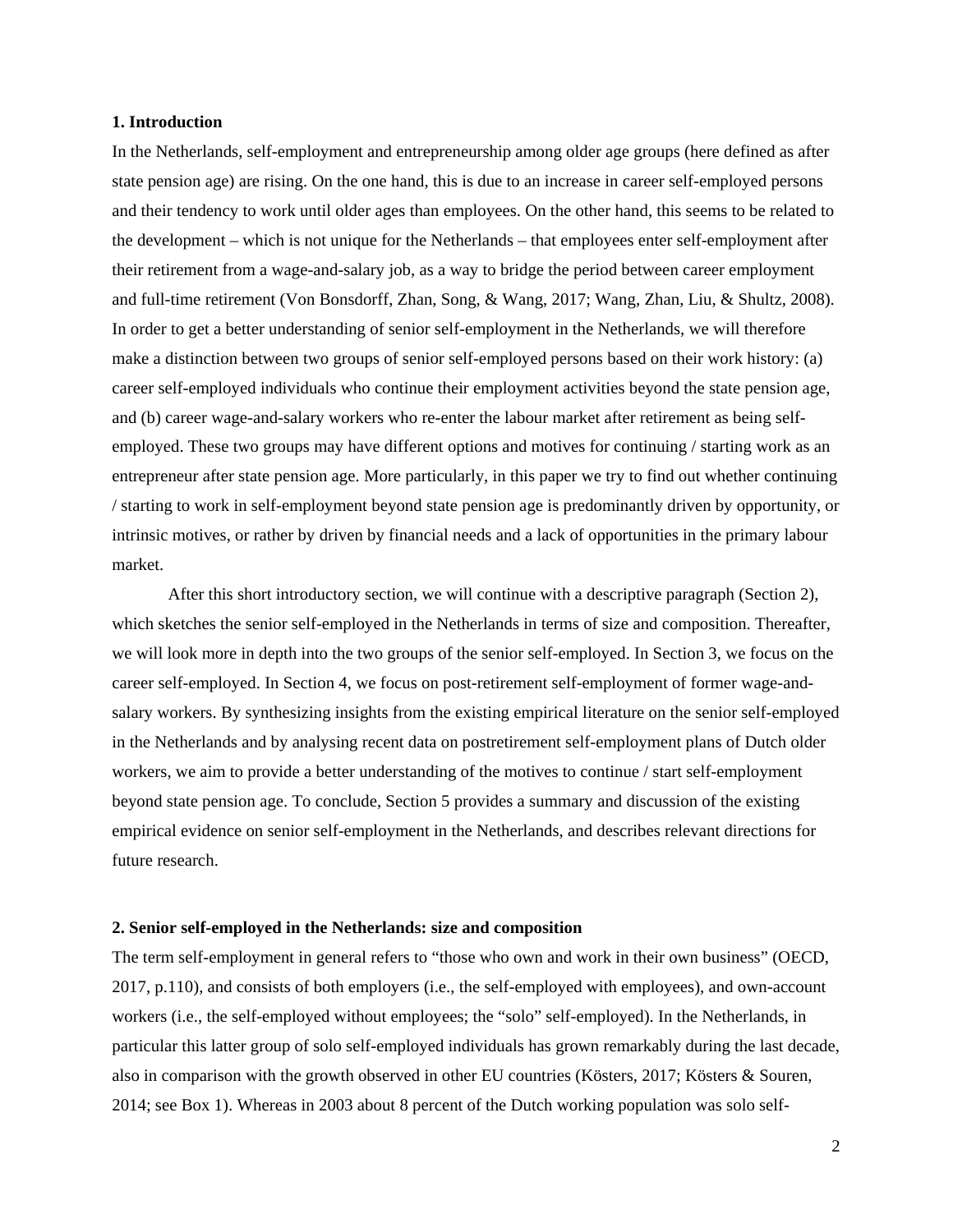employed, this percentage increased to 12 percent in the last couple of years (see Figure 1). Also the character of solo self-employment has been changing. Traditionally solo self-employment was the domain of individuals who produce or sell goods / commodities, such as farmers or shopkeepers (Janssen et al., 2015). The 'new' solo self-employed rather sell services (they work for instance as a consultant, graphical designer, or in the construction sector, see Kösters, 2009), and generally do not need much financial capital to start their businesses (Mastrogiacomo, 2016).

Among Dutch senior persons the self-employed form an important group on the labour market. About half of the senior working persons are self-employed (see Figure 2). We look here at individuals who are age 65plus, given that age 65 has been the state pension age for decades and the age is still important to define the older age group in existing data sources of Statistics Netherlands<sup>1</sup>. In particular the solo self-employed form a large share of the older working population: 43 percent of the working people in the age group 65-75 years were solo self-employed in 2017, and about 6 percent were self-employed with employees. Furthermore, it is worthwhile to mention that the senior self-employed constitute a growing share of the total population of the solo self-employed. In 2003 about 5 percent of all people having solo self-employment as their main job were in the age group 65-75 years. In 2017 this share has increased towards 8 percent (Statistics Netherlands, 2018).

How can the senior solo self-employed – who form such a large share of the older working population – be characterized in terms of their demographic background, and the type of work they  $d\sigma^2$ ? Table 1 provides information about the demographic composition of the group of senior solo selfemployed and (as a reference) about those who work as employees and about the total group of individuals age 65-75 years. About three out of four older self-employed persons are men. This percentage is, however, fairly similar to the percentage among working employees in this age group. The senior self-employed appear to be relatively highly educated. Whereas in the general population in the age group 65-75 about one out of five individuals is higher educated (21%), in the group of solo selfemployed individuals this is about half of the people (48%). This is also a considerably higher percentage than among employees (26%) working in this age range. In terms of partner status, the self-employed do not differ much from the broader population. Furthermore, the share of individuals with a migration background is among the self-employed slightly lower (9%) than among employees and among the general population in this age range (12%).

<sup>&</sup>lt;sup>1</sup> The age of 65 has been the state pension age in the Netherlands since its introduction in 1957. From 2012 onwards the state pension age has been increasing gradually. In 2018 the state pension age was 66, and it will increase further to age 67 in 2021. After 2021 the Dutch state pension age will be linked to the life expectancy.<br><sup>2</sup> The demographic characteristics of the older solo self-employed are based on data from the Dutch Labour Force Survey (LFS), whereas

information about the sector of employment is based on registrations from the Dutch tax authorities. In the Dutch Labour Force Survey the labour force status is determined based on the main job of a person (i.e., the job in which most hours are worked by the respondent). In the tax data, income sources are used to detect solo self-employed individuals.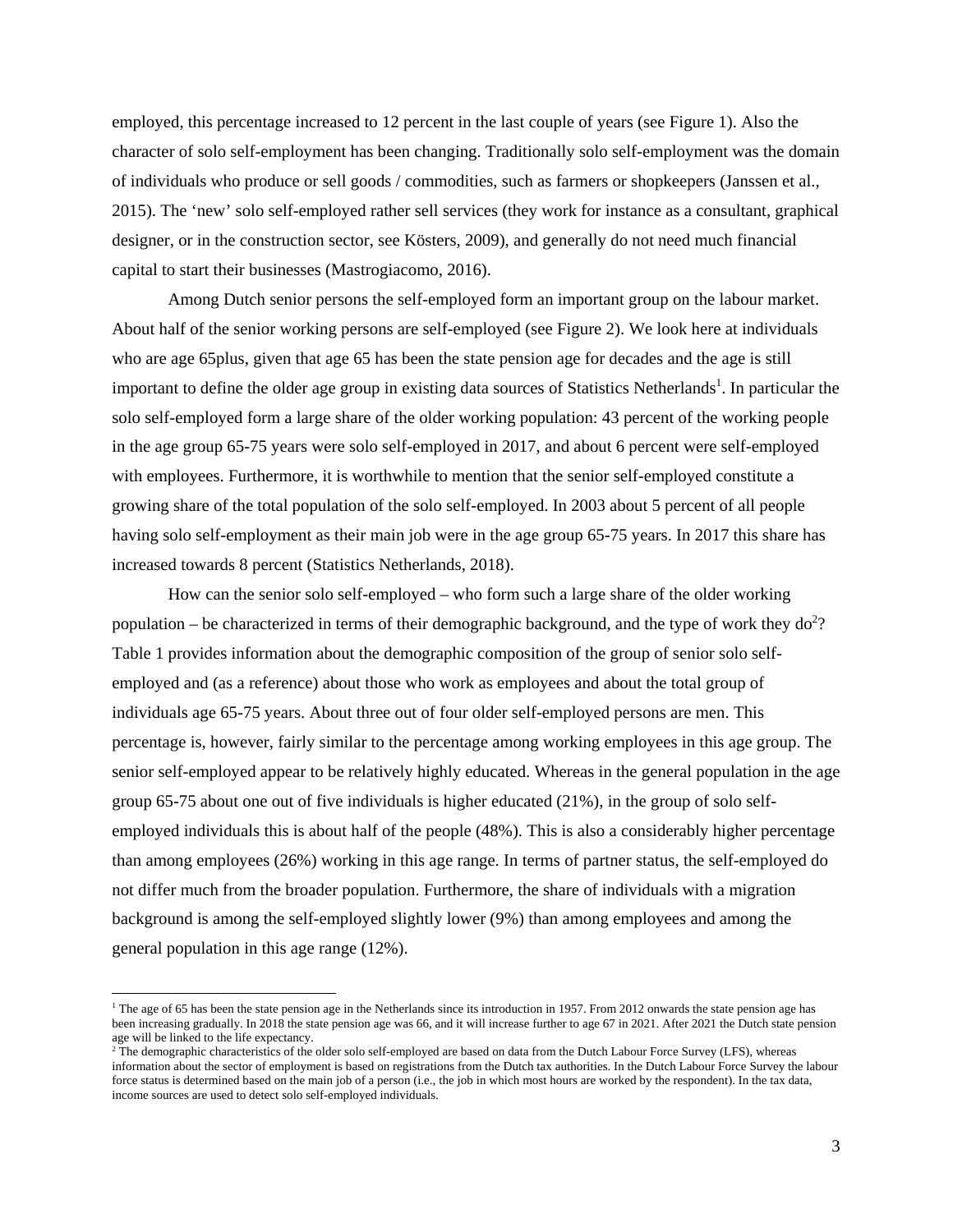Table 2 shows the top-three branches in which solo self-employed individuals work, by type of self-employment (main income vs. any income from self-employment) and age group (65plus vs. all ages). Historically, solo self-employment was the area of work of individuals who produce or sell goods/commodities. When looking at individuals aged 65plus for whom their self-employment offers their main source of income, it can be observed that a considerable share of this group is still employed in these traditional industries, such as in the agricultural (19%) or retail (17%) industries. When looking at the older self-employed who have any income as self-employed person – so also including older persons who earn some income in addition to their pension – a different picture arises. In this broader group of senior entrepreneurs, specialized business services (19%) and health and social work activities (14%), are the main branches of employment, both reflecting 'new' forms of self-employment, in which services are provided. Also when looking at the solo self-employed of all ages, specialized business services is the largest branch.

# **3. Work and retirement behaviour of career self-employed individuals**

This section focuses on retirement and retirement-related behaviours of career self-employed persons. We explore to what extent the self-employed have different retirement trajectories than wage-employed older workers. Are the self-employed more likely to continue working beyond the state pension age? And if they prolong their employment, what can we say about potential underlying motives? Entrepreneurship in the general population is supposed to be frequently driven by pull or opportunity dynamics (Blanchflower, 2000). As such, the self-employed are likely to enjoy their work and to be highly committed to their company, which may drive them to continue working in old age. While Dutch wageand-salary workers are often bounded by organizational policies about work hours and mandatory retirement ages, the self-employed are more flexible in the way they shape their late careers and retirement (Hochguertel, 2015). The self-employed therefore may have more opportunities to continue working until older ages, and to shape their work week in the way they prefer (e.g., retiring stepwise by gradually reducing working hours).

However, also necessity drivers may play a role in the continuation of work until older ages, which is related to the unique position of the self-employed in the Dutch pension system. In the Netherlands, the large majority of wage-and-salary workers are automatically covered by 'quasimandatory' second pillar employer-sponsored pensions (OECD, 2015; see Box 2). In contrast, the selfemployed carry the full responsibility to prepare for their own supplementary pensions. Self-employed individuals are assumed to be 'entrepreneurial individuals' who have the forward-looking abilities, knowledge, and financial capital to adequately prepare for old age (Dekker, 2010; Mastrogiacomo, 2016). They need to decide themselves whether, how, and how much they will save for their old age. Self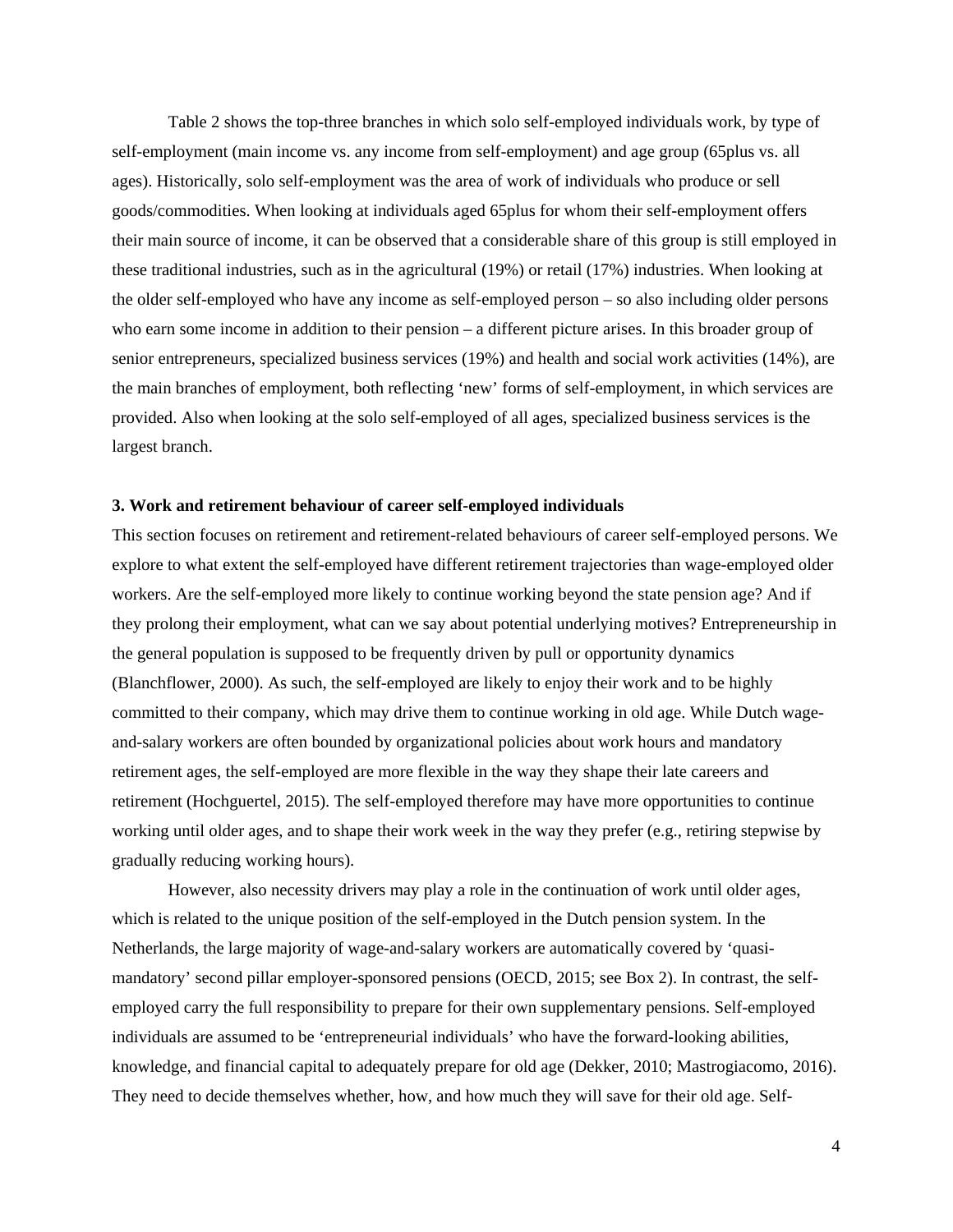employed individuals with no or few additional pension savings, may therefore feel forced to continue working beyond state pension age.

Empirical insights regarding retirement plans and behaviours – including continued work beyond the state pension age – of the self-employed are relatively scarce. The existing studies that do examine these late-career work and retirement processes of the self-employed are generally based on countries with highly different labour market and institutional structures than the Netherlands, such as the United States (e.g., Devaney & Kim, 2003; Ekerdt, DeViney, & Koloski, 1996; Ekerdt, Hackney, Kosloski, & DeViney, 2001) and Britain (e.g., Parker & Rougier, 2007). In the first part of this section we will focus on the retirement trajectories of the self-employed and its potential drivers, by integrating insights from a few existing empirical studies containing information about retirement transitions of the Dutch selfemployed (see 3.1). In the second part of this section, we will synthesize existing literature on retirement preparation of younger cohorts of Dutch self-employed individuals (see 3.2). This provides information about the potential financial necessity to work in self-employment beyond state pension age of future cohorts of older adults.

## *3.1 Employment and retirement of the older self-employed*

With regard to retirement trajectories of the Dutch self-employed and its potential drivers, empirical insights are still relatively limited. This is related to the fact that there is not so much data available about the late career work trajectories of self-employed individuals in the Netherlands. One important data source on retirement trajectories – which includes data from the Netherlands – is the Survey of Health, Ageing, and Retirement in Europe (SHARE). Based on SHARE data collected in 2004 and 2006/7, Hochguertel (2015) made a comprehensive start to address the knowledge gap on late-career labour market behaviour and retirement transitions of the self-employed. He examined late-career work hours, retirement aspirations, and retirement behaviour among male household heads of age 50-75 years in 11 OECD countries (including the Netherlands), and thereby paid detailed attention to differences between the self-employed and wage-and-salary workers.

The central conclusion of Hochguertel's (2015) study is that "self-employment at older working ages offers substantial flexibility in many regards" (p.252). Across the studied countries, the selfemployed appeared to work on average considerably more hours per week than employees, and the work hours of the self-employed showed a much larger variation than among employees (for whom a large spike around 36-40 hours is observed). Furthermore, self-employed older individuals were less likely than employees to indicate that they want to retire as early as they can, even when taking many work-related factors into account. With regard to retirement behaviour, a similar conclusion was drawn: the self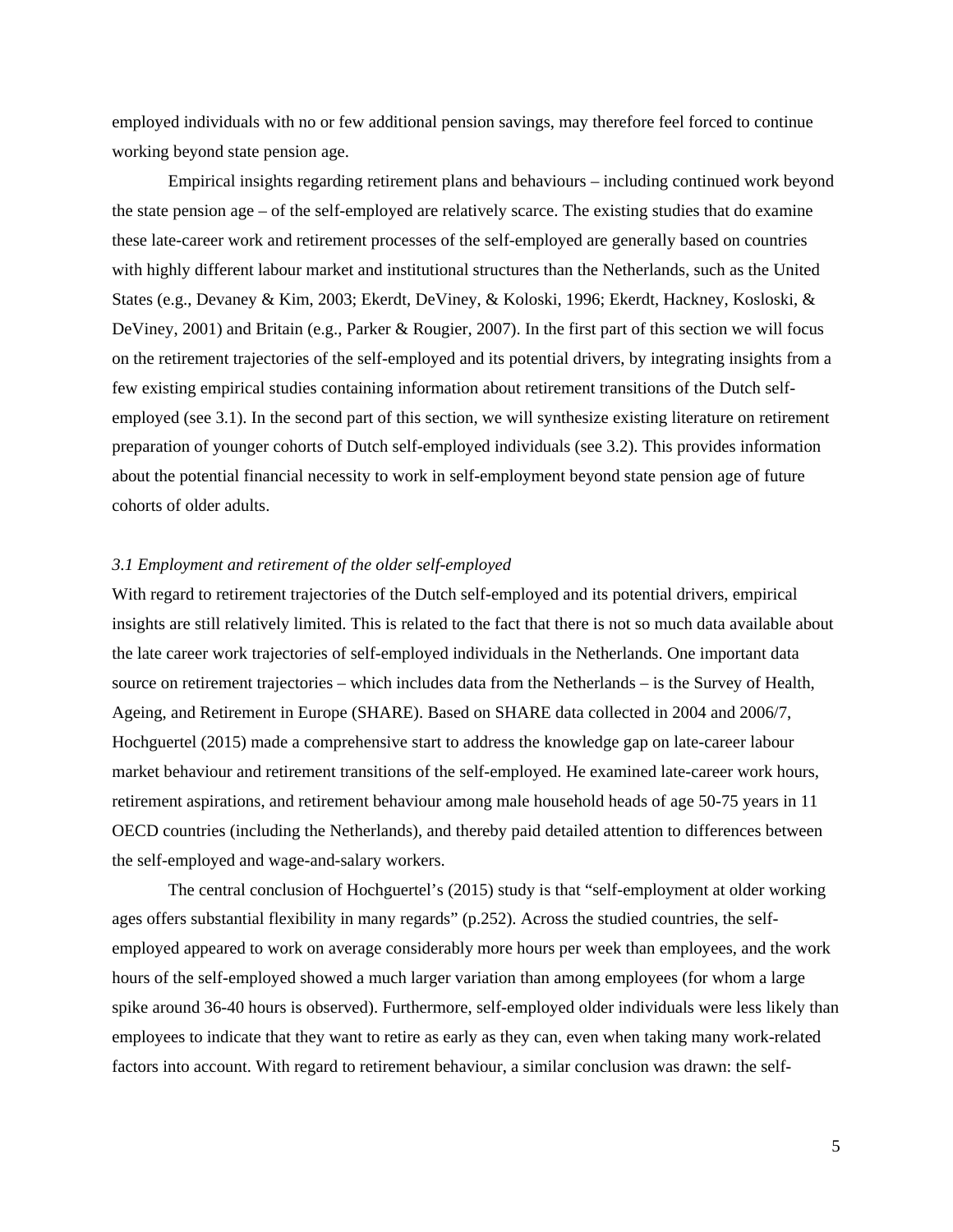employed were considerably less likely to retire during the two-year study period than wage-and-salary workers, even when controlling for age, demographic factors, health, and financial characteristics.

Also when specifically looking at findings for the Netherlands, the general conclusion holds that the self-employed retire later than wage-and-salary workers. Hochguertel's descriptive findings on work hours and retirement transitions based on SHARE data for the Netherlands show that the older Dutch selfemployed work on average more hours and retire later than wage-and-salary workers (Hochguertel, 2015, p.219 and p.226). The findings of a recent study by Visser and colleagues (2016) using data from the male participants of the Family Survey Dutch Population (years 1998, 2000, 2003, and 2009) point in a similar direction. They showed that career trajectories characterized by self-employment – as compared to full-time work histories in wage employment – decreased the likelihood of retiring early. The authors speculate about two potential mechanisms that may drive these differences between the self-employed and wage-workers. On the one hand, these findings may indicate that strong attachment to the company keeps these older individuals in employment until older ages (i.e., opportunity driven prolonged employment). On the other hand, the necessity to work due to a shortage of retirement savings may be another mechanism driving prolonged employment (Visser et al., 2016).

With regard to the question whether the prolonged employment of the self-employed is rather opportunity or necessity driven, the analyses conducted by Geijtenbeek and colleagues (2012) based on data from the social statistical datasets of Statistics Netherlands provide some insights. The authors compared the labour market position, income, and wealth of Dutch individuals who were age 67 in 2008 and who worked either in self-employment or in wage-and-salary employment in 1999 and/or 2003. The findings showed that at age 67 almost half of the studied self-employed individuals – about 46 percent – still was engaged in paid work. This share was much higher than among wage-and-salary workers (i.e., 13 percent). Even though the self-employed were less likely than employees to receive pension income in addition to the basic state pension (AOW), they had much more wealth than (former) employees, which compensated their limited pension income. Consequently, most (former) self-employed people appeared to be in a comparable financial position at the age of 67 as the (former) employees. Moreover, the selfemployed who remained active on the labour market earned on average more in 1999/2003 than those who stopped working, which suggests that the more successful self-employed individuals are relatively more inclined to continue working beyond the state pension age (Geijtenbeek et al., 2012).

 These research findings seem to suggest many self-employed individuals do not continue working beyond state pension age out of financial necessity. They may therefore continue because they run successful businesses and most likely enjoy the work they do (but for instance also succession-related difficulties may play a role). We need to be cautious with drawing these conclusions though, not only because the empirical base is still small, but also given that the cited studies are based on data collected a

6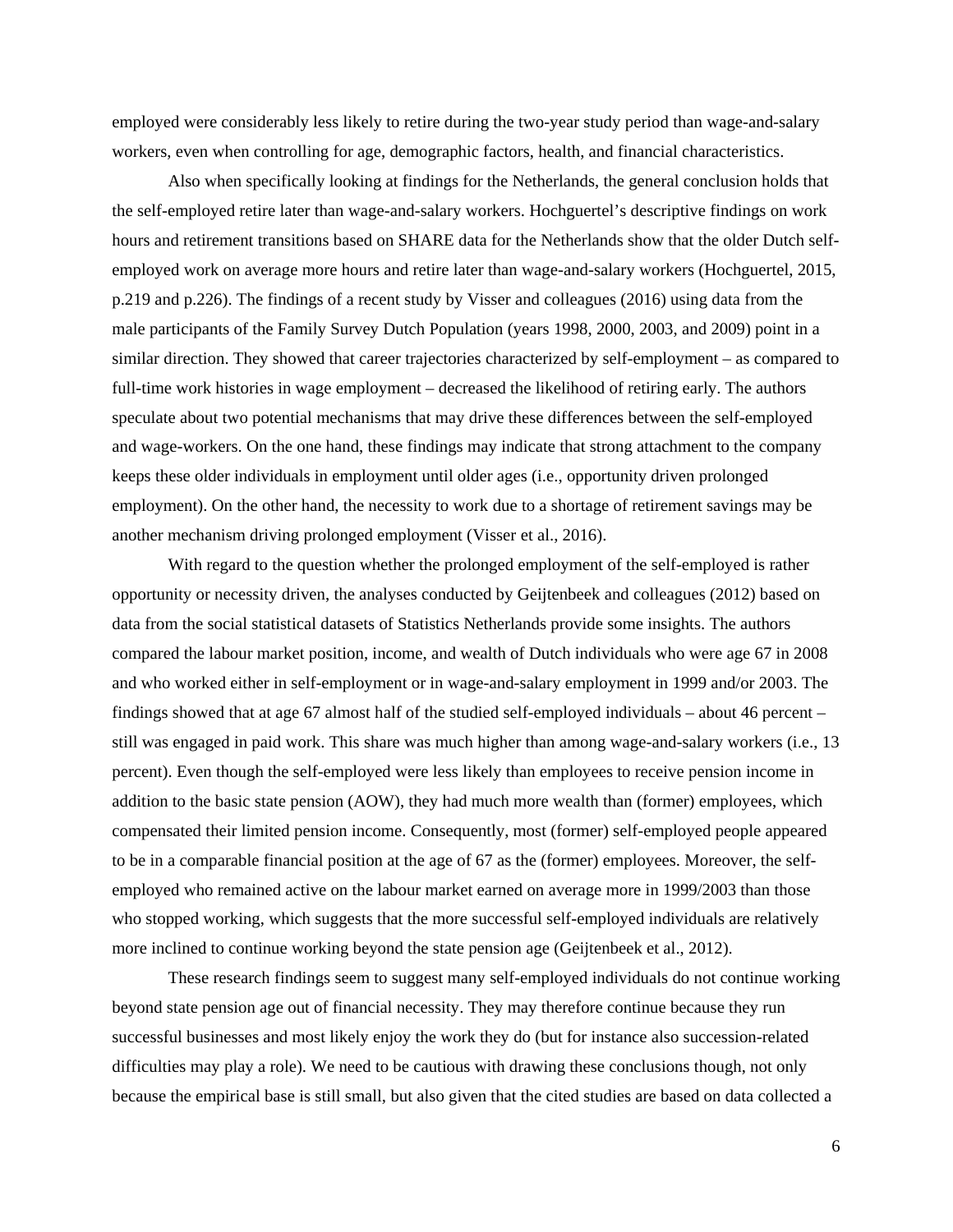decade ago. As recently noted by policy makers and researchers (e.g., Josten, Vlasblom, & Vrooman, 2014; Mastrogiacomo, 2016; SZW, 2013), the wealth situation of the cohort of older self-employed individuals as studied by Geijtenbeek and colleagues is not representative for the situation of the current younger cohorts of self-employed individuals. As compared to these older cohorts, the current selfemployed individuals require less capital to start a business, and are much more diverse in character (including a considerable share of forced self-employed individuals). The following paragraph therefore focuses on the pension acquisition of the younger cohorts of (solo) self-employed individuals in the Netherlands, who are still in the retirement preparation phase. This may provide an indication of the financial necessity to work beyond retirement age in the future.

## *3.2 Retirement preparation of younger cohorts of self-employed individuals*

With the growth of the group of solo self-employed individuals, the self-employment population is becoming increasingly diverse. Traditionally self-employment was the domain of persons selling goods / commodities. Nowadays, the 'new' solo self-employed rather sell services. The solo self-employed differ widely in educational level, and generally do not need much financial capital to start their businesses. Furthermore, solo self-employment is not necessarily a life-time position, can be combined with wageand-salary employment, and can be 'opportunity driven' or 'necessity driven'. Entry into selfemployment may offer a way for individuals with a disadvantaged position on the labour market to remain employed (Been & Knoef, 2015). This diversification of the self-employed group, raises the question whether the younger cohorts of self-employed individuals will also be sufficiently well-off financially after reaching the retirement age in the future. How well are the younger cohorts of (solo) selfemployed individuals financially prepared for their old age?

By providing insights regarding pension ambitions and pension savings of the Dutch selfemployed Mastrogiacomo (2016) provided insights in this understudied topic. His research suggests that pension ambitions do not differ much between the self-employed and employees, but that the selfemployed do not take sufficient measures to realize their ambitions (Mastrogiacomo, 2016). As expected, the self-employed accumulated less pension rights in the second pillar than employees (Mastrogiacomo, Li, & Dillingh, 2015). In the third pillar, however, the self-employed do not seem to compensate this. About a third of both self-employed and wage-employed individuals appear to have individual pension products, suggesting that a majority of the self-employed do not have third pillar savings. However, the self-employed who have third pillar pension products, save on average more than employees who have these types of products (Mastrogiacomo & Alessie, 2014), highlighting the large heterogeneity in terms of pension situation within the group of self-employed persons.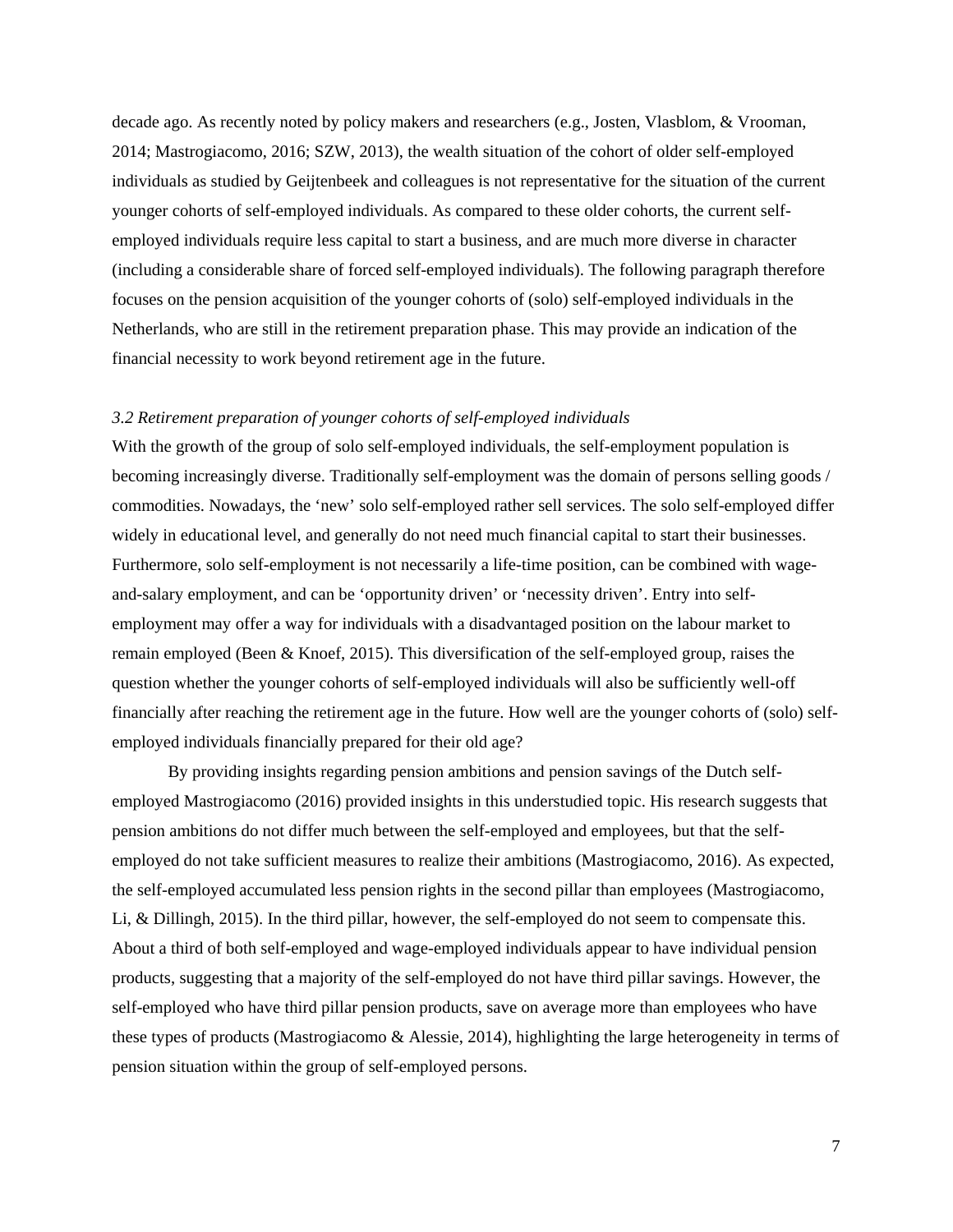This large variation is also mentioned in recent studies by Zwinkels and colleagues (Zwinkels, Knoef, Been, Caminada, & Goudswaard, 2017a; 2017b), specifically focusing on the self-employed without personnel. Based on large-scale income, wealth, and pension data of Statistics Netherlands, these economists estimated wealth accumulation of both Dutch solo self-employed persons and employees. The estimations show that the solo self-employed acquire more frequently than employees a replacement rate below 70 percent of the gross household income (which is commonly considered as an adequate pension). About 43 percent of the households consisting of solo self-employed individuals does not reach this 70 percent level, as compared to 31 percent of employee households. In particular in the higher income groups the replacement rates are relatively low for the solo self-employed. In the lowest income group the differences between the solo self-employed and employees are small, because for these groups the public basic old age pension is already sufficient to reach the 70 percent replacement level. The solo selfemployed also appear to be much more dependent upon fourth pillar sources (see Box 2) than employees, such as general savings and wealth accumulated by home ownership. These types of income sources do, however, not cover the longevity risk (Zwinkels et al., 2017a; Zwinkels et al., 2017b).

When looking at perceptions of the solo self-employed themselves about their financial situation after retirement, a comparable picture emerges. Results of a recent study among the solo self-employed in the Netherlands show that 30 percent of the solo self-employed think that their pension savings and other income sources are not sufficient to live comfortably after retirement. About 38 percent think they acquire sufficient sources, and the remaining 32 percent form the middle group (Conen, Schippers, & Schulze Buschoff, 2016). These expectations appear to be clearly related to the pathway into self-employment; i.e., whether becoming solo self-employed was a voluntary decision resulting 'out of opportunity' or a forced transition resulting 'out of necessity' (Hershey et al., 2017). The voluntary self-employed persons reported more retirement savings adequacy as compared to the forced group (which consisted of about 20 percent of the Dutch solo self-employed respondents). Also when taking other relevant sociodemographic factors (e.g., household income, supplementary pension rights) and psychological characteristics (e.g., financial knowledge, future time perspective) into account, the effect of selfemployment voluntariness on retirement savings adequacy remained statistically significant.

All in all, the current older cohorts of (former) self-employed individuals seem to be sufficiently financially prepared to live a comfortable life in old age. Their financial situation in old age when taking wealth into account does not differ much from employees. For the younger generations of solo selfemployed individuals – who are the older individuals of the future – the empirical findings suggest that many of them are not sufficiently financially prepared for old age. For the self-employed it is assumed that they are 'entrepreneurial individuals' who have financial knowledge, planning skills, ability to take action, and the capability to refrain from immediate consumption. However, given the heterogeneity in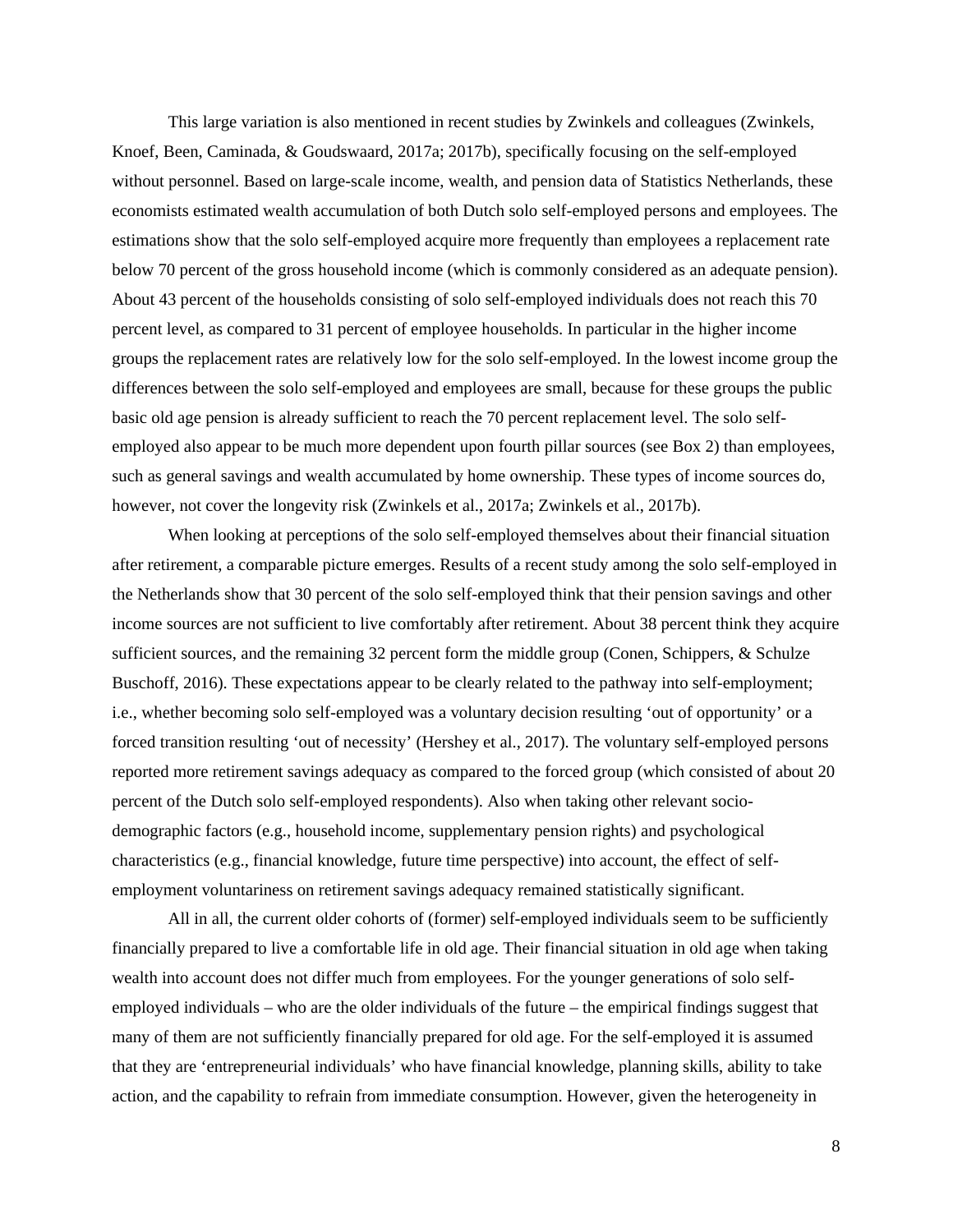the group of solo self-employed workers, not only including successful entrepreneurs but increasingly also more marginalized workers, for a substantial share of the solo self-employed population these assumptions may not hold. Factors such as inertia, procrastination, complexity of decisions to be made, and social norms may all be underlying causes of insufficient retirement savings (Mastrogiacomo, Dillingh, & Bangma, 2014). Making pension plan contributions mandatory, is a frequently suggested way to deal with these behaviours. However, survey research shows that many self-employed persons would not be in favour of that policy option, given that this is not in line with their entrepreneurial spirit and decision-making agency (Van Dalen, Henkens, Conen, & Schippers, 2015). In the future, it may thus be the case that more career self-employed persons need to continue working until older ages out of financial necessity.

#### **4. Entry into self-employment after retirement from a wage-and-salary career job**

This section considers the factors associated with planned and actual engagement in self-employment among older adults in the Netherlands after their retirement from a wage-and-salary job. Several authors (e.g., Baucus & Human, 1994; Singh & DeNoble, 2003) have argued that self-employment decisions are affected by different factors at different stages in the individual's life course and that the dominant models explaining transitions into self-employment in the general population of working age may not apply to self-employment transitions at older ages. More specifically, it has been suggested that self-employment entry at older ages is often driven by necessity (e.g., the lack of employment opportunities in the primary labour market) and that self-employment is often a last choice option, and thus frequently involuntary (Kautonen, Palmroos, & Vainio, 2009). This in contrast to entrepreneurship in the general population that is supposed to be predominantly driven by pull or opportunity dynamics (Blanchflower, 2000). The guiding question in this section is whether post-retirement transitions into self-employment can be considered as arising out of opportunity or rather necessity.

In the remaining part of this section (see 4.1), we will first present a summary of the results of a study on post-retirement self-employment conducted between 2001 and 2011 (Van Solinge, 2014). The Dutch retirement context is, however, changing very rapidly. Early retirement routes have been blocked and the state pension age is rising gradually. These reforms have taken place within a macroeconomic context of increasing job and pension insecurity. Higher retirement ages and reduced pension security may affect older adults decisions on as well as their motives for post-retirement work engagement. As a result, future cohorts may face very different opportunities and constraints in their late careers. A relevant question is therefore whether future older adults will be involved in post-retirement self-employment to the same extent as in previous periods. And if so, will they primarily continue to work for enjoyment reasons (out of opportunity), which may reflect a voluntary decision, or feel forced to work for financial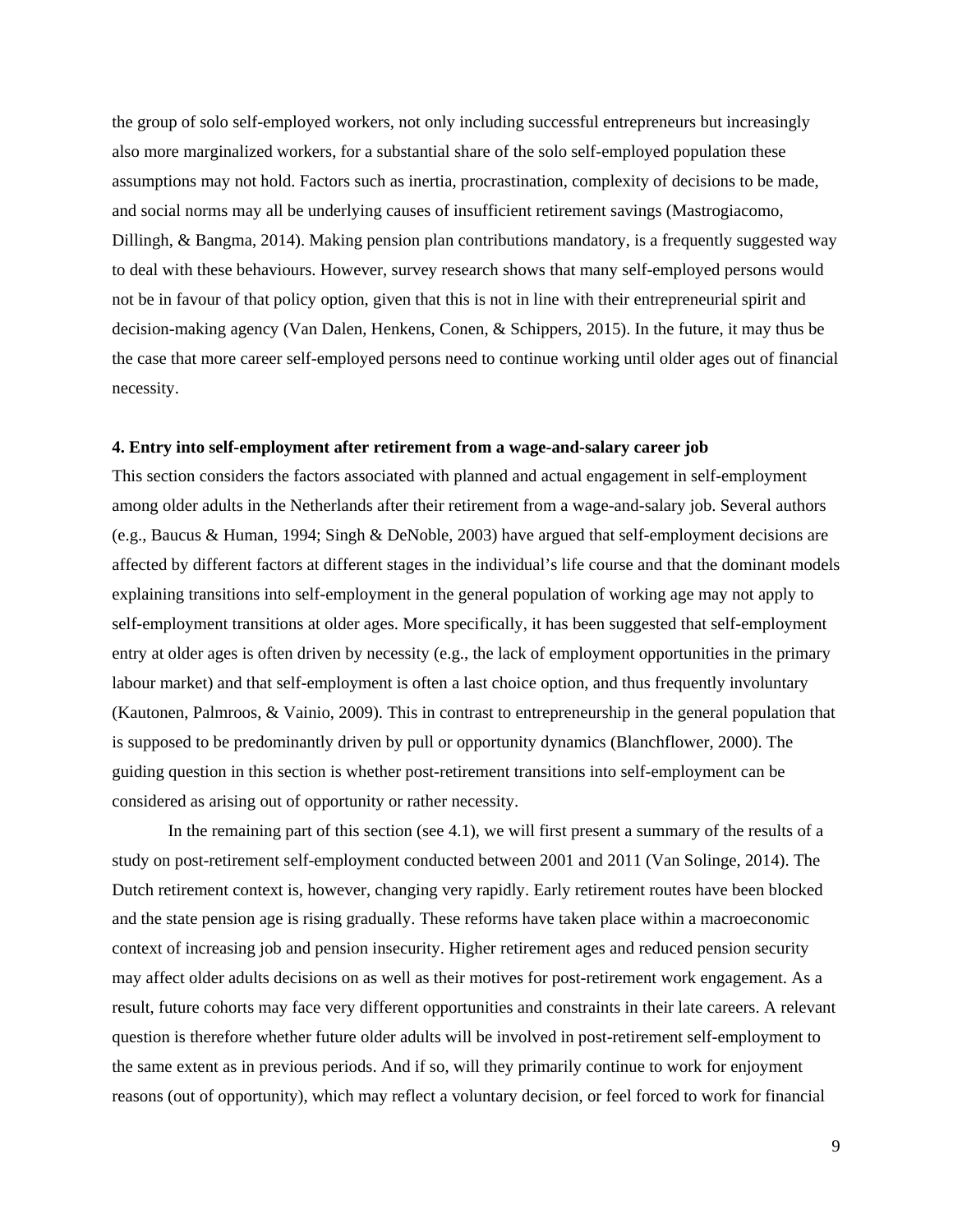reasons (and thus may work out of necessity). In order to explore this, in a second paragraph (see 4.2), we will present the results of a more recent study among older workers. Rather than actual engagement in post-retirement self-employment, this study focuses on planned engagement.

## *4.1 Who opts for self-employment after retirement? Results from a 10-year follow up (2001-2011)*

In this section, we take a closer look at post-retirement work arrangements of wage-and salary workers based on data from the NIDI Work and Retirement Panel (NWRP; 2001-2011). This is a multi-actor panel study, where older workers and their spouses have been followed for a period of ten years. The first wave of this longitudinal study was carried out in 2001 (follow-ups in 2006 and 2011). In three large Dutch multinational companies in the private sector (Unilever, IBM, VendexKBB), and in the public sector (Civil service), data were collected in collaboration with the Human Resource Management departments. Baseline age in the NWRP ranged from 50 to 64 (mean age: 54.0). A large majority (85%) of the participants that could be followed in all study waves retired (average age at retirement: 59.2). Of the 1,304 older adults that retired from their career job in the period 2001-2011, 70 percent took fullretirement after leaving the career job, whereas 30 percent engaged in some form of post-retirement employment. Approximately one third of the latter group became self-employed.

A comparison of those engaged in post-retirement employment (any form) with those who opted for full retirement reveals that bridge employees were more likely to be men, better educated and have higher levels of psychological work attachment than full retirees. Further, compared with full retirees, bridge employees also retired at younger ages and had significantly better perceived labour market opportunities in preretirement years. No significant differences were found with regard to the voluntariness of the retirement transition, however.

A comparison of the post-retirement self-employed with post-retirement employees in wage jobs reveals that the self-employed significantly differ from wage earners on several characteristics. The study reveals that self-employment is more common among higher educated persons and people with more accumulated wealth. The self-employed also differ from the wage-employed in terms of psychological variables: they have higher scores on self-efficacy (Van Solinge, 2014). For the majority of self-employed retirees the post-retirement job is a continuation of the career job: 65 per cent has more or less the same work as during the career job (only 39 percent of wage-employed retirees). The self-employed thus seem to profit much more from their career skills and competences. This may be one of the reasons that demotion is less common among the self-employed: more than half earn (on an hourly basis) more or less the same, or even more than in the career job. This in contrast to the wage-employed, 70 per cent of which earn less than in the career job (for more information: Van Solinge, 2015)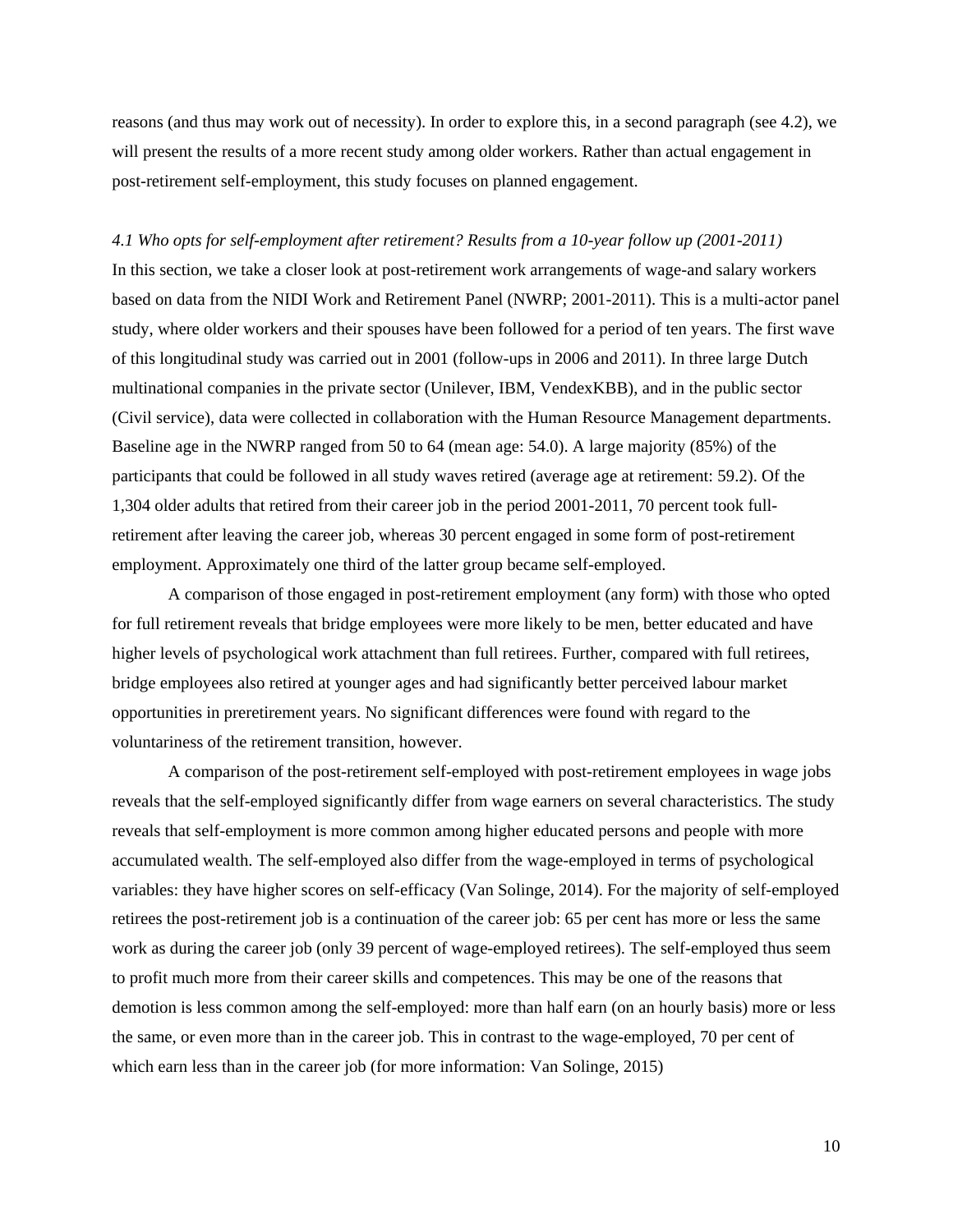All in all, these findings suggest that the self-employment option was primarily chosen by retirees who were more privileged in terms of financial (wealth) and human capital (education) as well as those who possessed more entrepreneurial attitudes (self-efficacy). This suggests that in the Netherlands in the period under study (2000-2011), the decision to engage in self-employment after retirement was predominantly driven by opportunity, or intrinsic motives. As such, the results did not support the necessity hypothesis put forward in the literature with regard to self-employment transitions at older ages (Block & Wagner, 2010; Kautonen, Palmroos, & Vainio, 2009).

# *4.2 Who has plans for engagement in self-employment after retirement (2015)?*

The Dutch retirement landscape has changed a lot in the past 10-15 years. Probably one of the bigger and more fundamental changes is the rise of the pension eligibility age. The fact that this reform came quickly after the closing of early retirement opportunities urged the cohorts born in 1950 and later to adjust their retirement outlooks rapidly. In practice, these cohorts had to extend their working lives with a number of years. This may have an impact on their plans and motivation to be involved in post-retirement work. More recent Dutch data – the NIDI Pension Panel (NPPS; 2015) – on particularly this cohort of older workers, may shed light on this issue. The NIDI Pension Panel is a prospective cohort study among 6,800 wage-employed older workers (60-65 at baseline) enrolled in three of the bigger Pension Funds in the Netherlands. The funds represent the following sectors: Civil Servants, Education, Care, Welfare and Construction. The data for the first wave of this panel have been collected in 2015. Given that all respondents were still working in a wage job in this first wave, we focus on plans for engagement in selfemployment after retirement.

The cohort under study is the first that has to deal with a retirement age that is much higher than before. The participants in this study, on average expect to retire at age 65.8 (SD = 1.5). This is already considerably higher than the previously fixed state pension age of 65, and much higher than the average effective retirement age of around 60 for previous cohorts (CBS, 2016) and the average retirement age in the panel described in section 4.1 (59.1 year on average).

Given this higher state pension age, it is remarkable that still one third of the participants (i.e., 33 percent) has plans to continue working after retirement. About 16 percent has plans to work in selfemployed after retirement. Four in every 100 participants has concrete plans for post-retirement selfemployment, and for the other 12 percent the plans are still vague (see Table 3). Twenty percent of these older adults with plans for post-retirement self-employment has experiences with self-employment earlier in the life course. Although intentions and plans predict actual retirement behaviour, there may be large discrepancies between the two (Henkens & Tazelaar, 1997). Follow-up data will reveal how many of these older adults will actually start as an entrepreneur after retirement.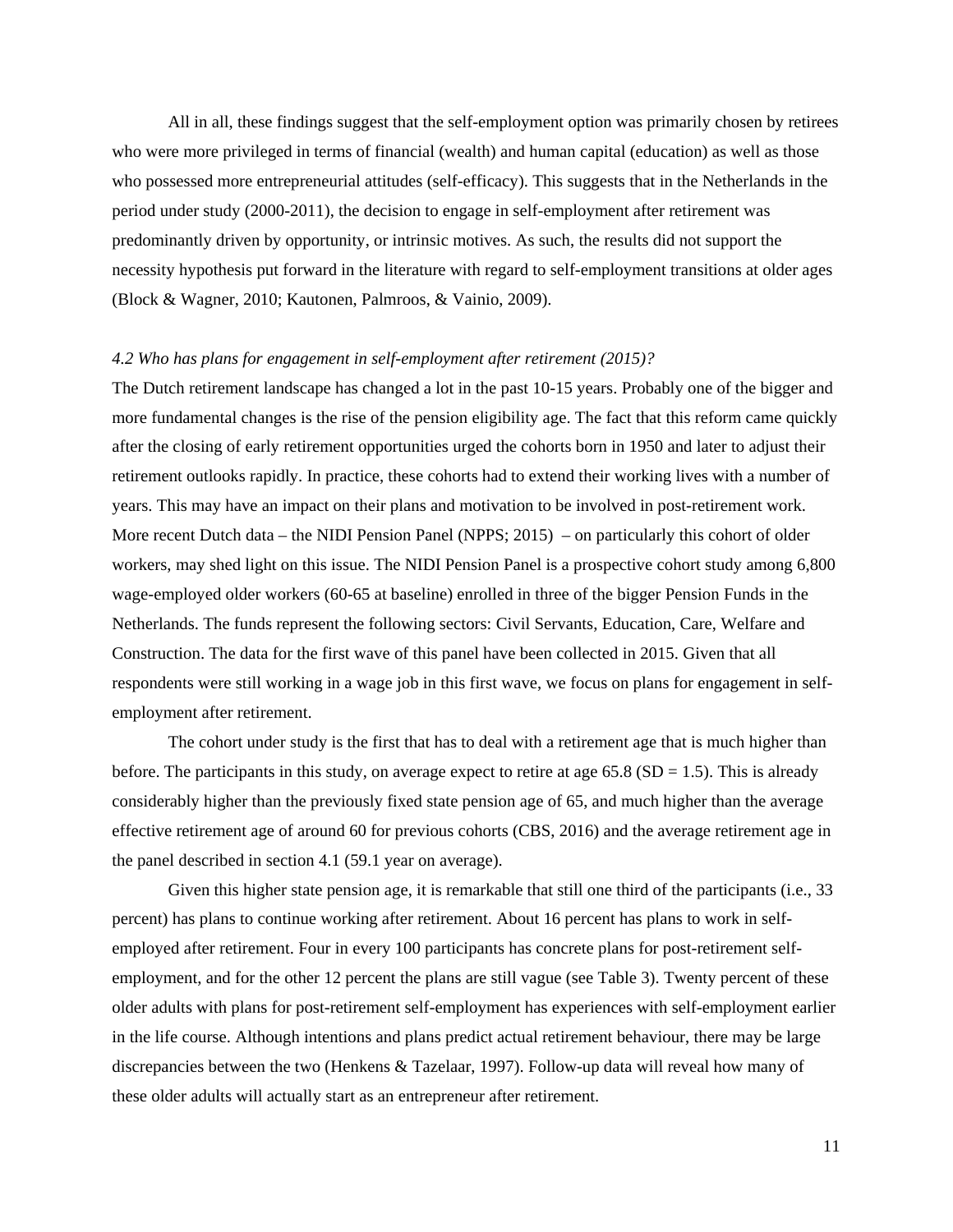An interesting question is to what extent older adults who plan to be engaged in post-retirement work in general differ in terms of antecedents from those do not have plans to continue working, and to what extent those who consider self-employment differ from those who consider wage-employment. A comparison of older adults who consider post-retirement employment (any form) with those who opt for full retirement reveals that the first were more likely to be men, better educated, healthier and have higher levels of psychological work attachment than those who opt for full retirement. This is consistent with results from the earlier Dutch panel (section 4.1).

A comparison of people with self-employment plans with those with wage-employment plans reveals that the self-employed significantly differ from those with wage-employment plans on several characteristics (Table 4). Consistent with the findings in the previous study (section 4.1), this study reveals that self-employment plans are more common among higher educated persons. The self-employed also differ from individuals with wage-employment plans in terms of psychological variables: they have higher scores on self-efficacy. However, in contrast to the findings in the earlier study, we did not find strong evidence of a more privileged financial position in terms of accumulated wealth of those with selfemployment plans (i.e., the wealth pattern is much less pronounced than in the previous study). Moreover, we found that a perceived pension shortage was more common among those with self-employment plans, than among the other groups.

In summary, the proportion of older workers that has plans for post-retirement work engagement (33%) in the 2015 NIDI Pension Panel is more or less equal to the proportion actually engaged in postretirement work in the earlier 2001-2011 panel. Although the 2015 data refer to plans rather than actual behaviour, this is somewhat surprising given the large increase in retirement age since then. On the one hand, one may expect that post-retirement work becomes less attractive as the retirement age increases. On the other hand, a growing pension insecurity may trigger post-retirement working plans. As a result post-retirement work, self-employment in particular, may increasingly be done out of necessity.

Indeed, the findings of the 2015 study suggest that in the current retirement context in the Netherlands, financial reasons may play a larger role in the decision to keep on working after retirement than in the previous years. Consequently, the finding in the previous study that engagement in selfemployment after retirement in the Netherlands is predominantly driven by opportunity, or intrinsic motives needs to be nuanced. The fact that older employees with self-employment plans are more likely to have a pension shortage, suggest that they have a more insecure labour market and retirement position. As a result the self-employment transition after retirement from the career job, may nowadays thus be more driven by financial needs than in the past. Instead of looking for a bridge job in wage-employment, these older adults may use their human capital (education and psychological resources) to work for profit in self-employment.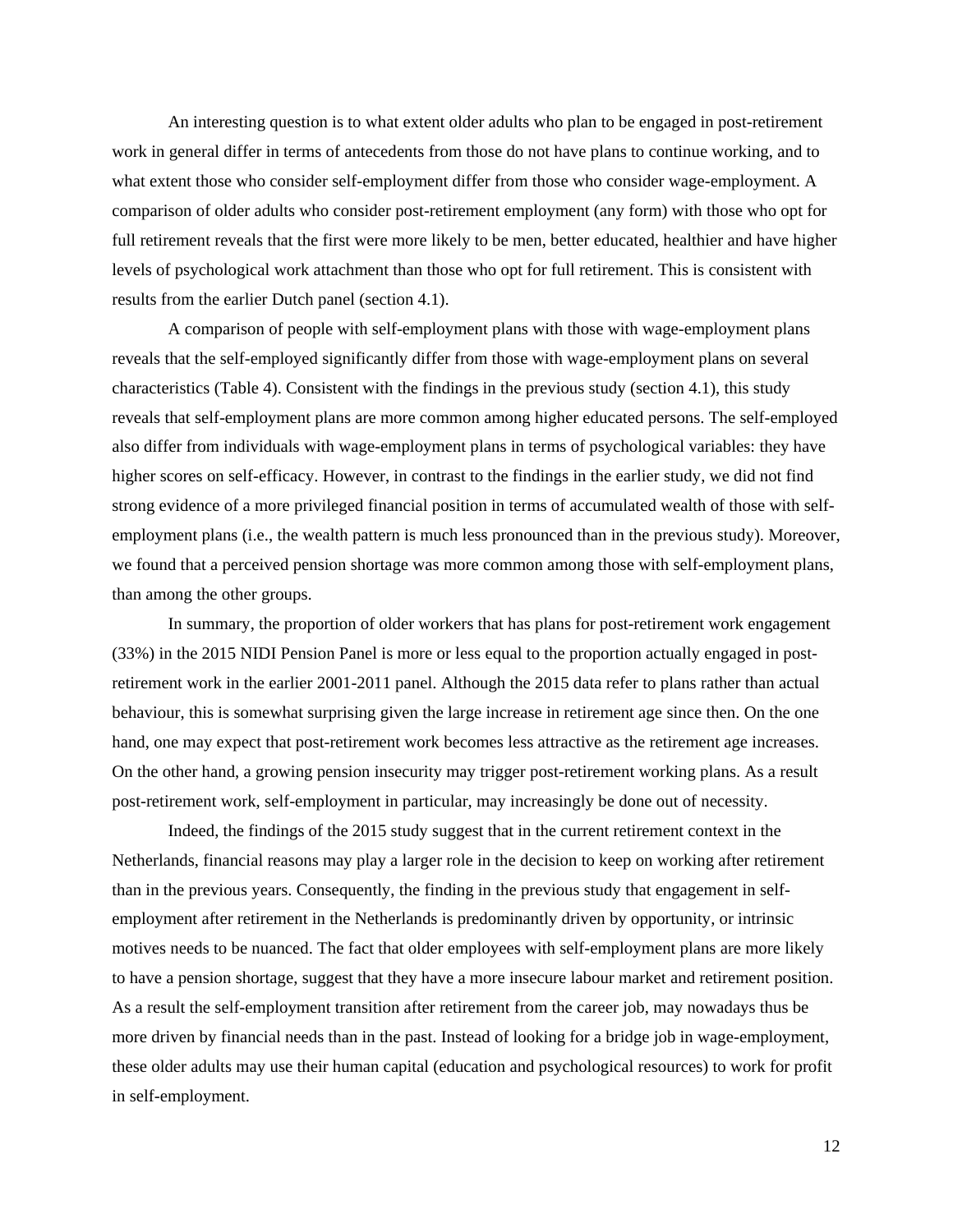#### **5. Conclusions and directions for future research**

In this paper, we studied senior self-employment – defined as working in self-employment beyond state pension age – in the Netherlands. In order to get a better understanding of the driving forces behind senior self-employment, we made a distinction between two groups of self-employed persons based on their work history: (a) career self-employed individuals who continue working beyond state pension age, and (b) career wage-and-salary workers who re-enter the labour market after retirement as being selfemployed. By integrating insights from the existing empirical literature and by analysing new Dutch data on postretirement self-employment plans, we aimed to answer the question whether or not these groups have different options and motives for continuing / starting work as an entrepreneur after state pension age. More specifically, we tried to find out whether continuing / starting to work in self-employment after state pension age is predominantly driven by opportunity, or intrinsic motives, or rather by driven by financial needs and a lack of opportunities in the primary labour market.

Even though the Dutch data and literature on this topic are still scarce and fragmented, the existing empirical evidence seems to suggest that for both groups of senior entrepreneurs – both continuers and starters – prolonged employment was in the recent past predominantly driven by opportunity. The career self-employed appear to retire later than wage-and-salary workers and for recent cohorts, this did not seem to be primarily due to financial necessity to prolong working lives. Also postretirement self-employment after a career in wage-employment seemed – until recently – mainly be driven by non-financial motives. However, times are changing. In a context of major pension reforms, growing pension insecurity, and a diversification of the group of self-employed individuals, working beyond state pension age seems increasingly to be driven by the financial necessity to work. Our analyses of Dutch data suggest that among career wage-employed workers, the impact of financial factors on postretirement self-employment is changing over time. With regard to the future financial situation in old age of the current cohorts of younger career self-employed individuals, the findings highlight limited pension savings, which may result in more financial necessity of prolonged employment.

Despite the growing body of literature on senior self-employment, studies are predominantly explorative. There is scant theoretical work on the judgemental processes underlying late-careers and retirement decision-making of senior entrepreneurs. In particular our understanding of prolonged employment and retirement processes of the career self-employed is still highly limited. This is also reflected in the current paper: our conclusions on opportunity vs. necessity motives for the career selfemployed are derived rather indirectly (i.e., based on one study that compares their financial situation with the situation of (former) employees). Examining the late careers and retirement processes of the career self-employed more in depth by means of survey research or qualitative studies would therefore be

13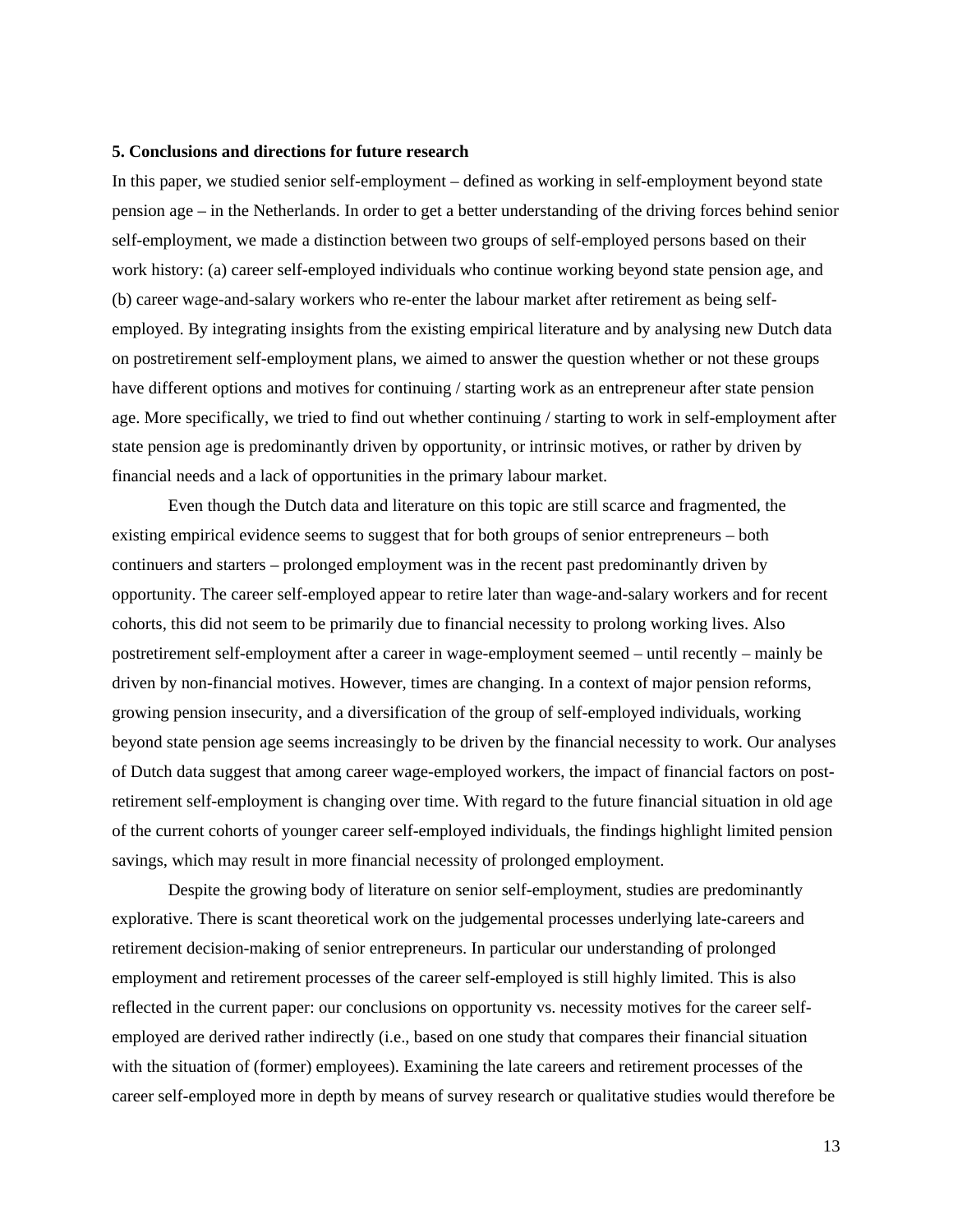a valuable avenue for the future. In the next paragraphs we propose a few potentially relevant areas that can be covered in such future studies, either among the career self-employed or those who start selfemployment after retirement.

First, it seems relevant to pay attention to the large heterogeneity within the group of senior selfemployed individuals. The group is highly diverse in terms of *work history* (history in wage employment / hybrid entrepreneurs), *motives* for starting self-employment, and *sector* (e.g., the two largest sectors among solo self-employed persons – specialized business services and construction – differ a lot in terms of potential to physically continue the work until high ages). This heterogeneity may have consequences in terms of agency in the retirement process, that is, the extent to which various sub-groups are able to design their retirement in accordance with their work-retirement preferences. Moreover, self-employment at older ages appears to be a predominantly male experience. It would be interesting to compare male and female workers who are self-employed. They may differ in terms of antecedent profiles and may have opted for self-employment for different reasons.

Second, late career employment decision making does not take place in a vacuum. Workretirement transitions are shaped by social relationships within the family and society. In general studies on decision making on retirement, this social embeddedness has been acknowledged (see Feldman & Beehr, 2011, for an overview). Studies on retirement behaviour of self-employed individuals, have paid only limited attention to the household context in which these decisions are made. With the growing labor force participation of women, retirement will increasingly be experienced by both partners. In order to understand work-retirement choices of senior self-employed persons, the partner's pension entitlements as well as household wealth may be relevant factors.

Third, in the literature on the self-employed, much attention is paid to the motivations for starting a business, which may be either opportunity or necessity driven (Hershey et al., 2017; Kösters & Smits, 2017). Little is known, however, about subjective motivations for continuing a business beyond state pension age (opportunity or necessity driven) and its antecedents. It therefore, seems particularly relevant to pay attention to voluntariness. Future work should supply more empirical evidence on whether late career transitions are voluntary and respond to opportunities or advantages, or whether they are involuntary and driven by a lack of alternative employment possibilities or insufficient accumulation of retirement resources. For the self-employed with employees, it would in this respect also be relevant to examine succession-related questions around retirement.

Last, the increasing dynamic character of the retirement transition (people may gradually retire, or opt for self-employment before complete withdrawal from the labour force) and adjustment to retirement, requires longitudinal data that follow a group of late career older adults over time. Although longitudinal surveys on retirement are gradually more available, most research on retirement choices of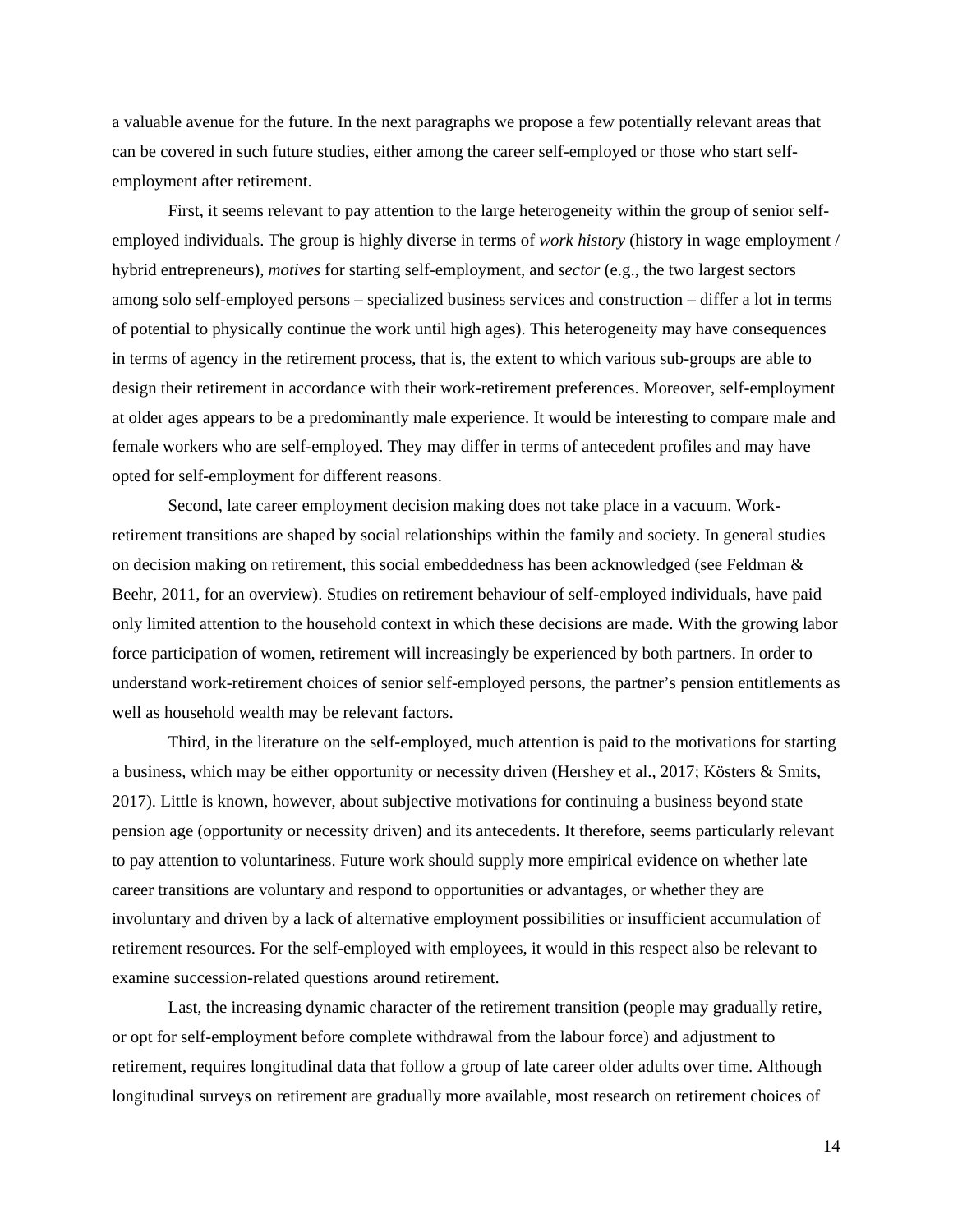self-employed individuals is still founded on cross-sectional data. Longitudinal studies will improve our understanding of the retirement transitions of the self-employed and its predictors. Relevant questions are, for instance, whether the self-employed – as compared to wage-and-salary workers – show more gradual exit pathways, differ in their likelihood to realize their retirement plans, and are different in their ease of adjustment to retirement.

The topics of pensions, prolonged employment, and retirement of the self-employed has received much attention in the public and policy debates in the Netherlands during the last years. Given the increasing flexibility on the labour market, the unique position of the self-employed in the Dutch pension system, and more general discussions about pension system reforms, the retirement preparation and retirement transitions of the self-employed are often debated. The current paper suggests that in the future, it may become more common that individuals work in self-employment beyond state pension age, because of the financial necessity to work. An important societal question therefore is whether policies regarding pension acquisition of the self-employed should be changed, to accommodate the fact that many solo self-employed individuals do not save much for their retirement. Political parties, as well as employers organizations and labour unions, differ however widely in their opinions about how to tackle this issue.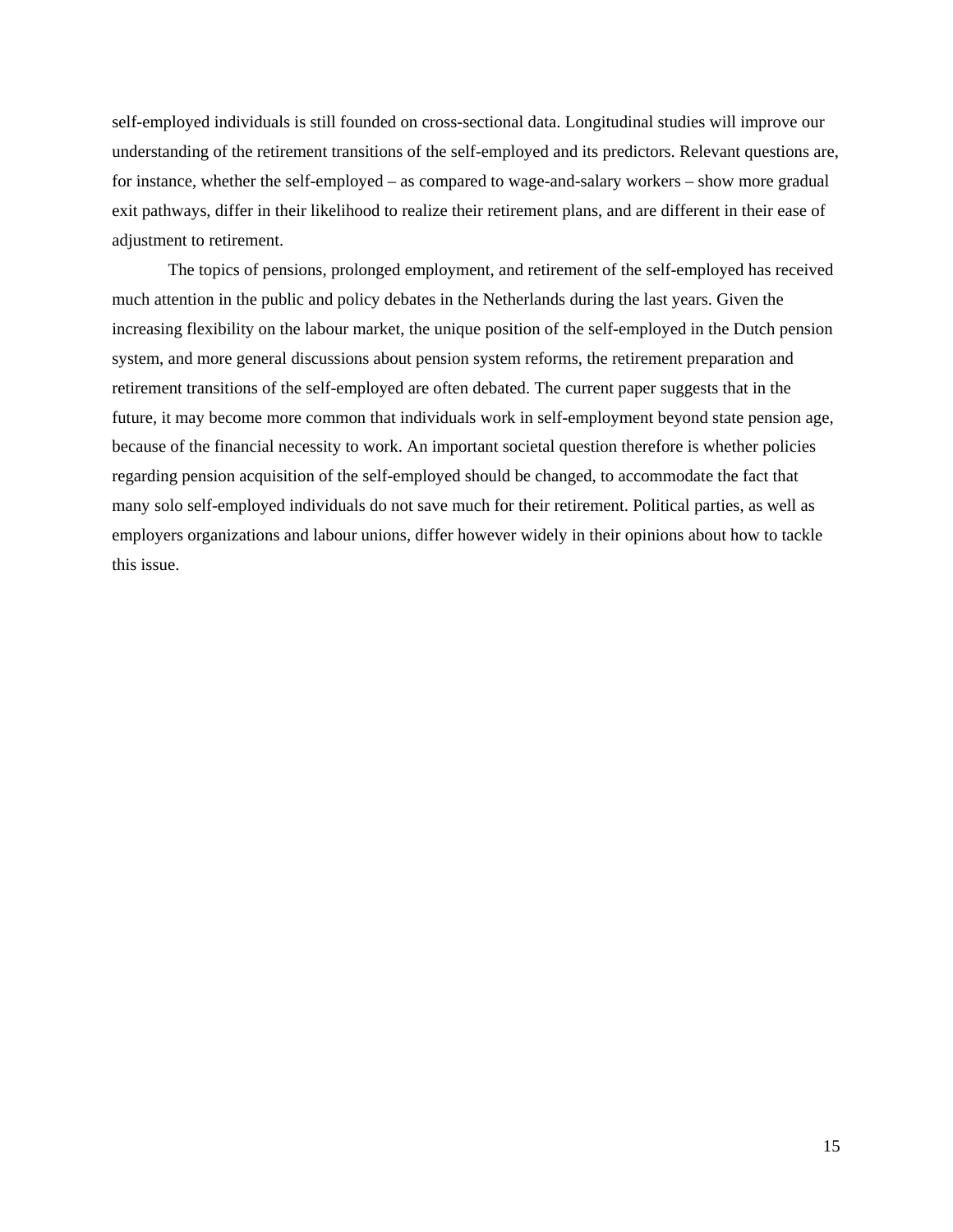## **References**

- Baucus, A.D., & Human, S., E. (1994). Second career entrepreneurs: A multiple case study analysis of entrepreneurial processes and antecedent variables. *Entrepreneurship Theory and Practice, 19*(2), 41-71.
- Been, J., & Knoef, M. (2015). The necessity of self-employment towards retirement: Evidence from labor market dynamics and search requirements for unemployment benefits (dp 04/2015-009). Tilburg: Netspar.
- Blanchflower, D.G. (2000). Self-employment in oecd countries. *Labour economics, 7*(5), 471-505.
- Block, J., & Wagner, M. (2010). Necessity and opportunity entrepreneurs in germany: Characteristics and earnings differentials. *Schmalenbach Business Review, 62*(2), 154-174.
- CBS. (2016). Pensioenleeftijd voor negende jaar omhoog. Retrieved from www.cbs.nl website: https://www.cbs.nl/nl-nl/nieuws/2016/09/pensioenleeftijd-voor-negende-jaar-omhoog
- Centraal Bureau voor de Statistiek. (2018). Zelfstandigen; inkomen, vermogen, kenmerken [selfemployed; income, wealth, characteristics]. Retrieved March 19, 2018, from https://opendata.cbs.nl/statline/
- Conen, W., Schippers, J., & Schulze Buschoff, K. (2016). *Self-employed without personnel. Between freedom and insecurity*. Düsseldorf: WSI der Hans-Böckler-Stiftung.
- Dekker, F. (2010). Self-employed without employees: Managing risks in modern capitalism. *Politics & Policy, 38*(4), 765-788. doi: 10.1111/j.1747-1346.2010.00257.x
- Devaney, S.A., & Kim, H. (2003). Older self-employed workers and planning for the future. *Journal of Consumer Affairs, 37*(1), 123-142. doi: 10.1111/j.1745-6606.2003.tb00443.x
- Ekerdt, D.J., DeViney, S., & Koloski, K. (1996). Profiling plans for retirement. *Journal of Gerontology: Social Sciences, 51B*, S140-S149. doi: 10.1093/geronb/51B.3.S140
- Ekerdt, D.J., Hackney, J., Kosloski, K., & DeViney, S. (2001). Eddies in the stream: The prevalence of uncertain plans for retirement. *Journal of Gerontology: Social Sciences, 56B*(3), S162-S170. doi: 10.1093/geronb/56.3.S162
- Feldman, D.C., & Beehr, T.A. (2011). A three-phase model of retirement. *American Psychologist, 66*(3), 193-203. doi: 10.1037/a0022153
- Geijtenbeek, L., De Rijk, A., & Rienstra, M. (2012). Inkomen en vermogen op de oude dag. Voormalige werknemers en zelfstandigen vergeleken [income and wealth in old age. Comparison of former employees and self-employed people]. Den Haag/Heerlen: Statistics Netherlands.
- Government of the Netherlands. (2015). *Ibo zelfstandigen zonder personeel*. The Hague: Ministry of Finance.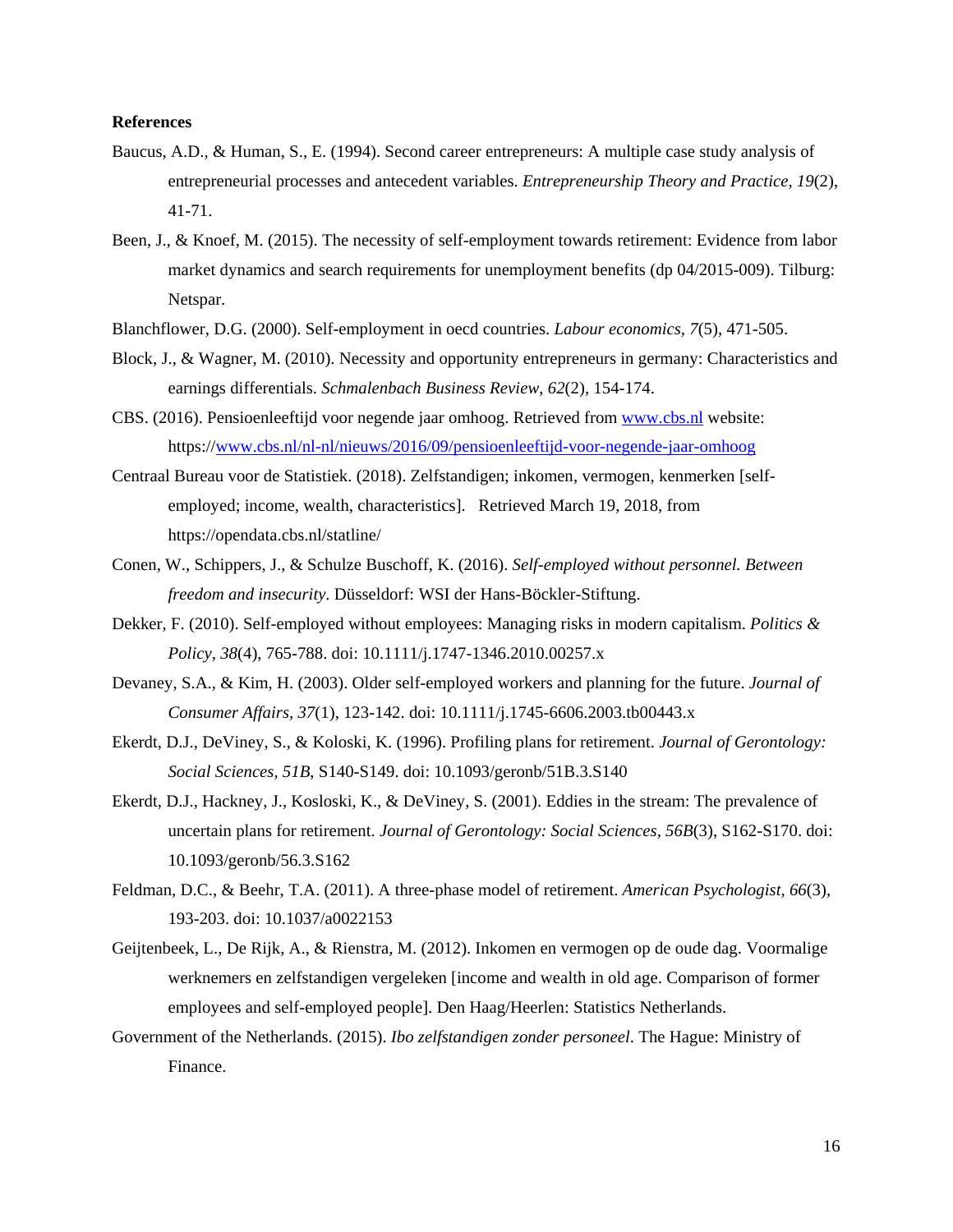Government of the Netherlands. (2018). Hoe regel ik mijn pensioen als zzp'er? [how do i arrange my pension as a solo self-employed person?]. Retrieved March 22, 2018, from https://www.rijksoverheid.nl/onderwerpen/zelfstandigen-zonder-personeel-zzp/vraag-enantwoord/zzp-pensioen

Hatfield, I. (2015). Self-employment in europe. London: Institute for Public Policy Research.

- Henkens, K., & Tazelaar, F. (1997). Explaining retirement decisions of civil servants in the netherlands. *Research on Aging, 19*, 139-173. doi: 10.1177/0164027597192001
- Hershey, D.A., Van Dalen, H.P., Conen, W., & Henkens, K. (2017). Are 'voluntary' self-employed better prepared for retirement than 'forced' self-employed? *Work, Aging and Retirement 3*(3), 243–256. doi: 10.1093/workar/wax008
- Hochguertel, S. (2015). Self-employment around retirement age. In N. Sappleton & F. Lourenco (Eds.), *Entrepreneurship, self-employment and retirement* (pp. 209-258). New York: Palgrave Macmillan.
- Janssen, B.J.M., Van der Torre, W., De Vroome, E.M.M., Mol, M., Janssen, B., & Van den Bossche, S.N.J. (2015). *Zelfstandigen enquete arbeid 2015 [self-employed labour survey 2015]*. The Hague: Statistics Netherlands.
- Josten, E., Vlasblom, J.D., & Vrooman, C. (2014). Bevrijd of beklemd? Werk, inhuur, inkomen en welbevinden van zzp'ers [liberated or oppressed? Work, hiring, income and well-being of the solo self-employed]. The Hague: Netherlands Institute for Social Research (SCP).
- Kautonen, T., Palmroos, J., & Vainio, P. (2009). 'Involuntary self-employment' in finland: A bleak future? *International Journal of Public Policy, 4*(6), 533-548.
- Kösters, L. (2009). Sterke groei zelfstandigen zonder personeel [strong increase of solo self-employment]. *Sociaaleconomische Trends, 3e kwartaal*, 7-10.
- Kösters, L. (2017). Nederlandse wet- en regelgeving rondom zzp'ers in internationaal perspectief [dutch legislation and regulations concerning the solo self-employed in an international perspective]. *Tijdschrift voor Arbeidsvraagstukken, 33*(3), 303-319.
- Kösters, L., & Smits, W. (2017). Zelfstandig of toch niet? [self-employed or not?]. *Tijdschrift voor Arbeidsvraagstukken, 33*(3), 360-369.
- Kösters, L., & Souren, M. (2014). De toename van zzp'ers in europees perspectief [the increase of solo self-employment in a european perspective]. *Economisch-statistische berichten (ESB), 99*, 247- 249.
- Mastrogiacomo, M. (2016). De pensioenpuzzel van zelfstandigen. Zelfstandigen maken pensioenambities niet waar [the retirement puzzle of the self-employed. Self-employed do not realize their retirement ambitions] (netspar brief 7). Tilburg: Netspar.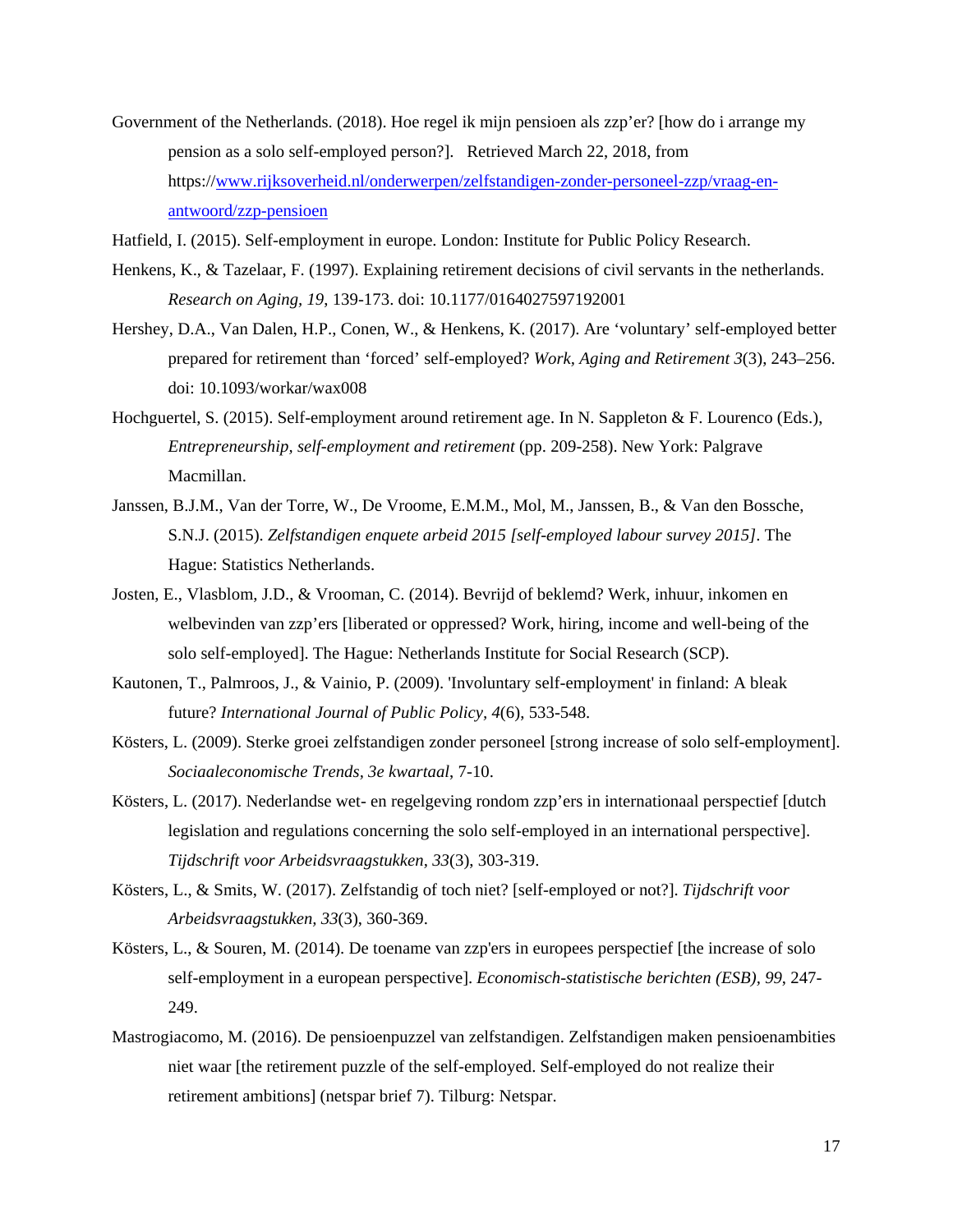- Mastrogiacomo, M., & Alessie, R. (2014). Where are the retirement savings of self-employed? An analysis of 'unconventional' retirement accounts (dp 12/2014-058). Tilburg: Netspar.
- Mastrogiacomo, M., Dillingh, R., & Bangma, K. (2014). Een pensioenregeling voor zelfstandigen: De voor- en nadelen van een opt-in [a pension scheme for the self-employed: The advantages and disadvantages of an opt-in], nea paper 57. Tilburg: Netspar.
- Mastrogiacomo, M., Li, Y., & Dillingh, R. (2015). Entrepreneurs without wealth? An overview of their portfolio using different data sources for the netherlands (netspar design paper 37). Tilburg: Netspar
- OECD. (2015). *Pensions at a glance 2015. Oecd and g20 indicators*. Paris: Organisation of Economic Co-operation and Development.
- OECD. (2017). Entrepreneurship at a glance 2017. Paris: OECD Publishing.
- Parker, S.C., & Rougier, J.C. (2007). The retirement behaviour of the self-employed in britain. *Applied Economics, 39*(6), 697-713. doi: 10.1080/00036840500447807
- Singh, G., & DeNoble, A. (2003). Early retirees as the next generation of entrepreneurs. *Entrepreneurship Theory and Practice, 27*(3), 207-226.
- Statistics Netherlands. (2018). Arbeidsdeelname; kerncijfers [labor participation; key figures]. Retrieved March 15, 2018, from https://opendata.cbs.nl/statline/
- SZW. (2013). Pensioen van zelfstandigen. Onderzoek naar de oorzaken van beperkte pensioenopbouw van zelfstandigen en mogelijke oplossingsrichtingen hiervoor [pensions of the self-employed. Study on causes of the limited pension acquisition of the self-employed and potential solutions]. The Hague: Ministry of Social Affairs and Employment.
- Van Dalen, H.P., Henkens, K., Conen, W., & Schippers, J. (2015). Weinig behoefte aan collectieve pensioenregeling voor zzp'ers. *Economisch Statistische Berichten, 100*, 468-470.
- Van Solinge, H. (2014). Who opts for self-employment after retirement? A longitudinal study in the netherlands. *European Journal of Ageing, 11*(3), 261-272
- Van Solinge, H. (2015). Becoming an entrepeneur after retirement: Results form a longitudinal study in the netherlands. In N. Sappleton & F. Lourenco (Eds.), *Entrepreneurship, self-employment and retirement* (pp. 90-111). London: Palgrave Macmillan.
- Visser, M., Gesthuizen, M., Kraaykamp, G., & Wolbers, M.H.J. (2016). Inequality among older workers in the netherlands: A life course and social stratification perspective on early retirement. *European Sociological Review, 32*(3), 370–382. doi: 10.1093/esr/jcw013
- Von Bonsdorff, M., Zhan, Song, & Wang, M. (2017). Examining bridge employment from a selfemployment perspective – evidence from the health and retirement study. *Work, Aging and Retirement*.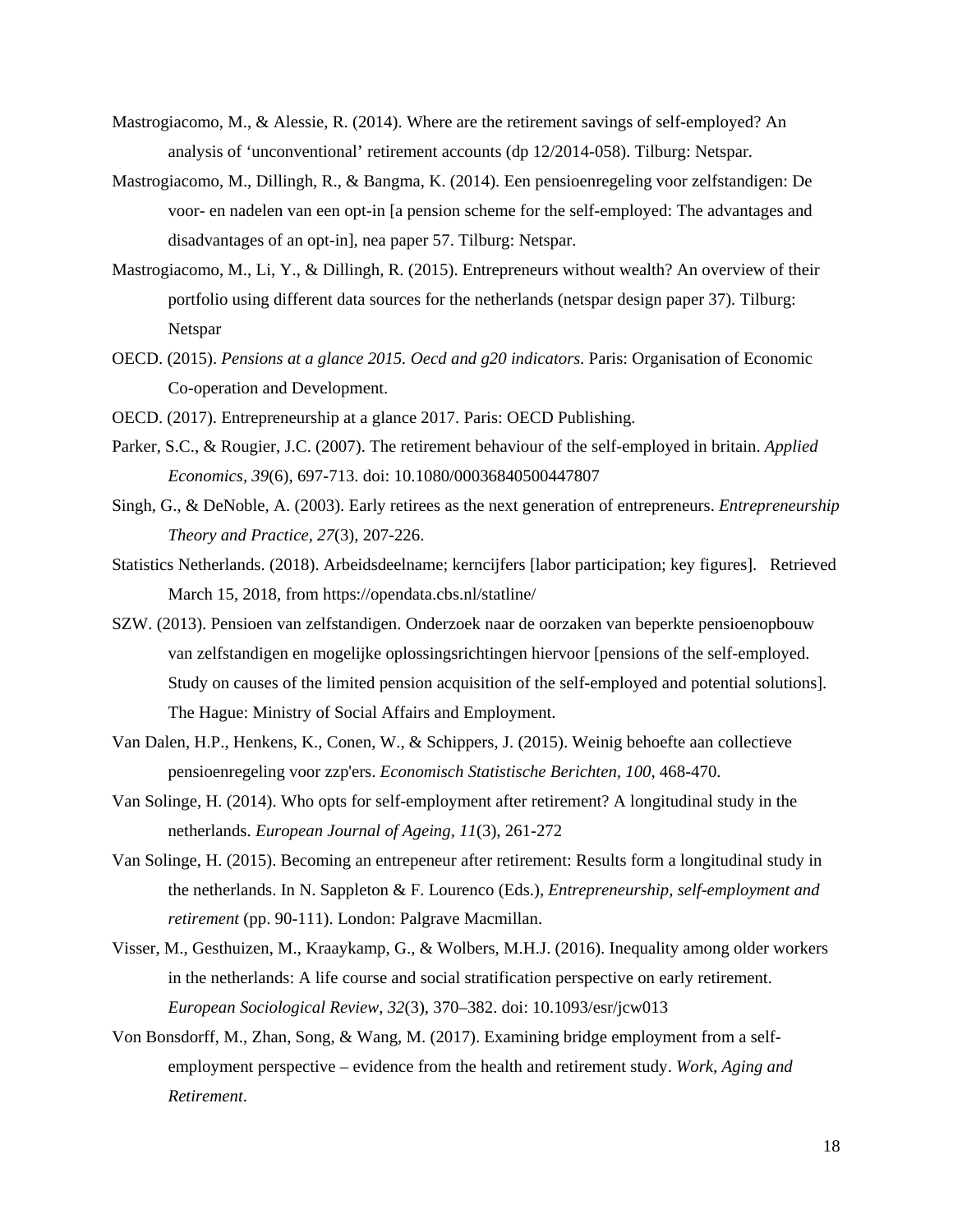- Wang, M., Zhan, Y., Liu, S., & Shultz, K.S. (2008). Antecedents of bridge employment: A longitudinal investigation. *Journal of Applied Psychology, 93*(4), 818-830. doi: 10.1037/0021-9010.93.4.818
- Zwinkels, W., Knoef, M., Been, J., Caminada, K., & Goudswaard, K. (2017a). Zicht op zzp-pensioen [insights in pensions of the solo self-employed] (netspar design paper 91). Tilburg: Netspar.
- Zwinkels, W., Knoef, M., Caminada, K., Goudswaard, K., & Been, J. (2017b). Zelfstandigen zonder pensioen? [self-employed without pensions?]. *ESB, 102*, 254-256.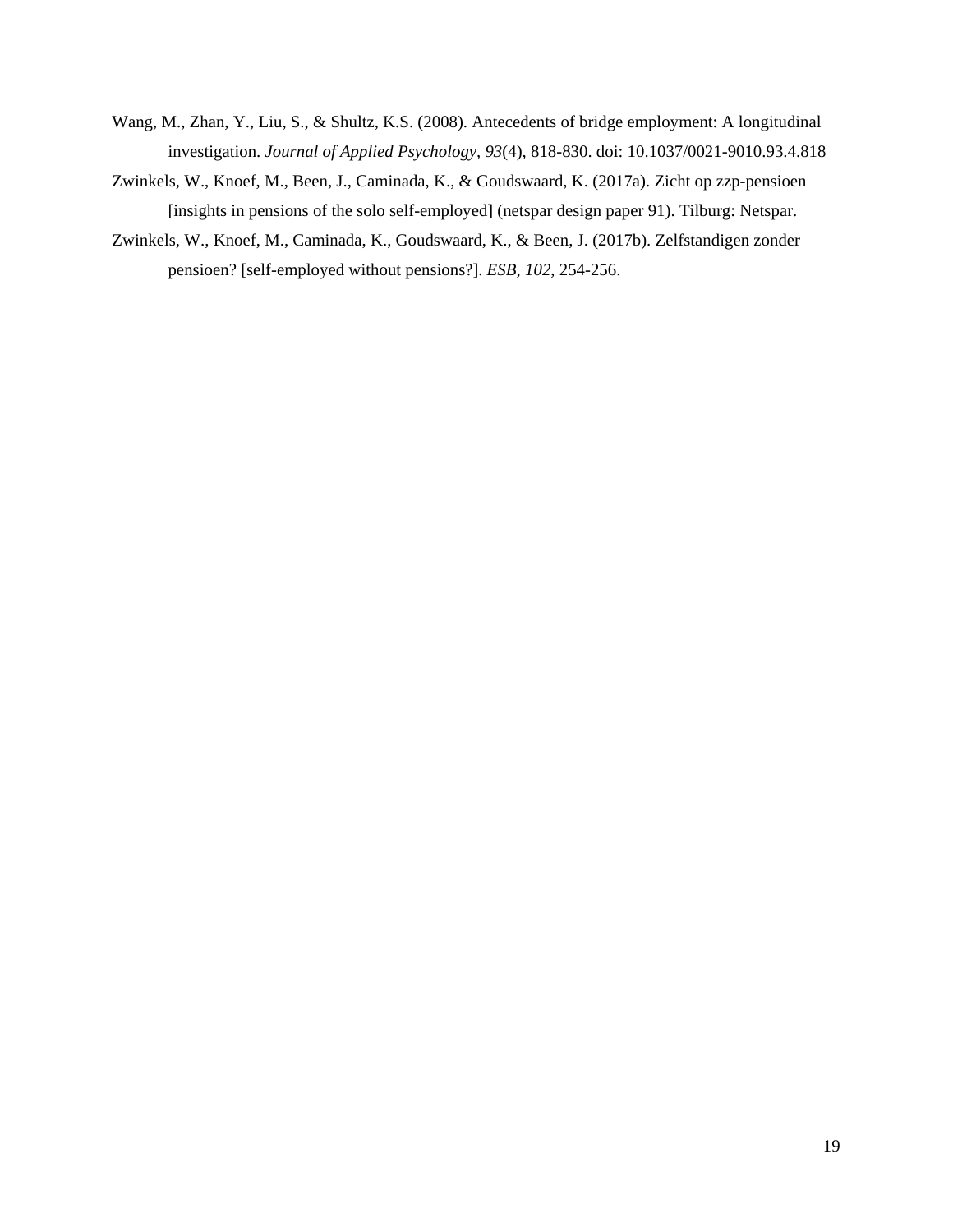

*Figure 1 Composition of Dutch working population in percentages per labour market group* 

Source: Dutch Labour Force Survey (Statistics Netherlands, 2018)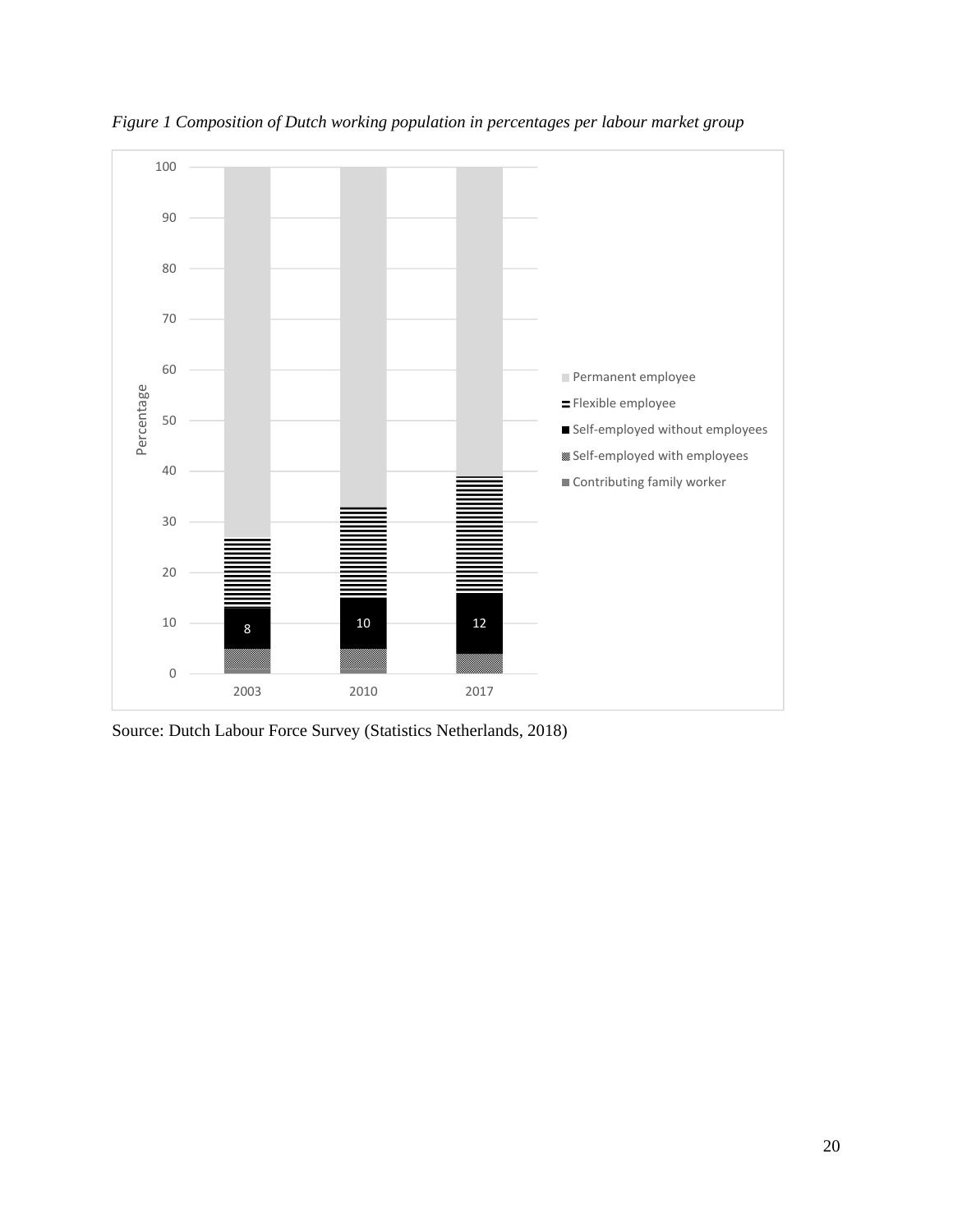



Source: Dutch Labour Force Survey (Statistics Netherlands, 2018)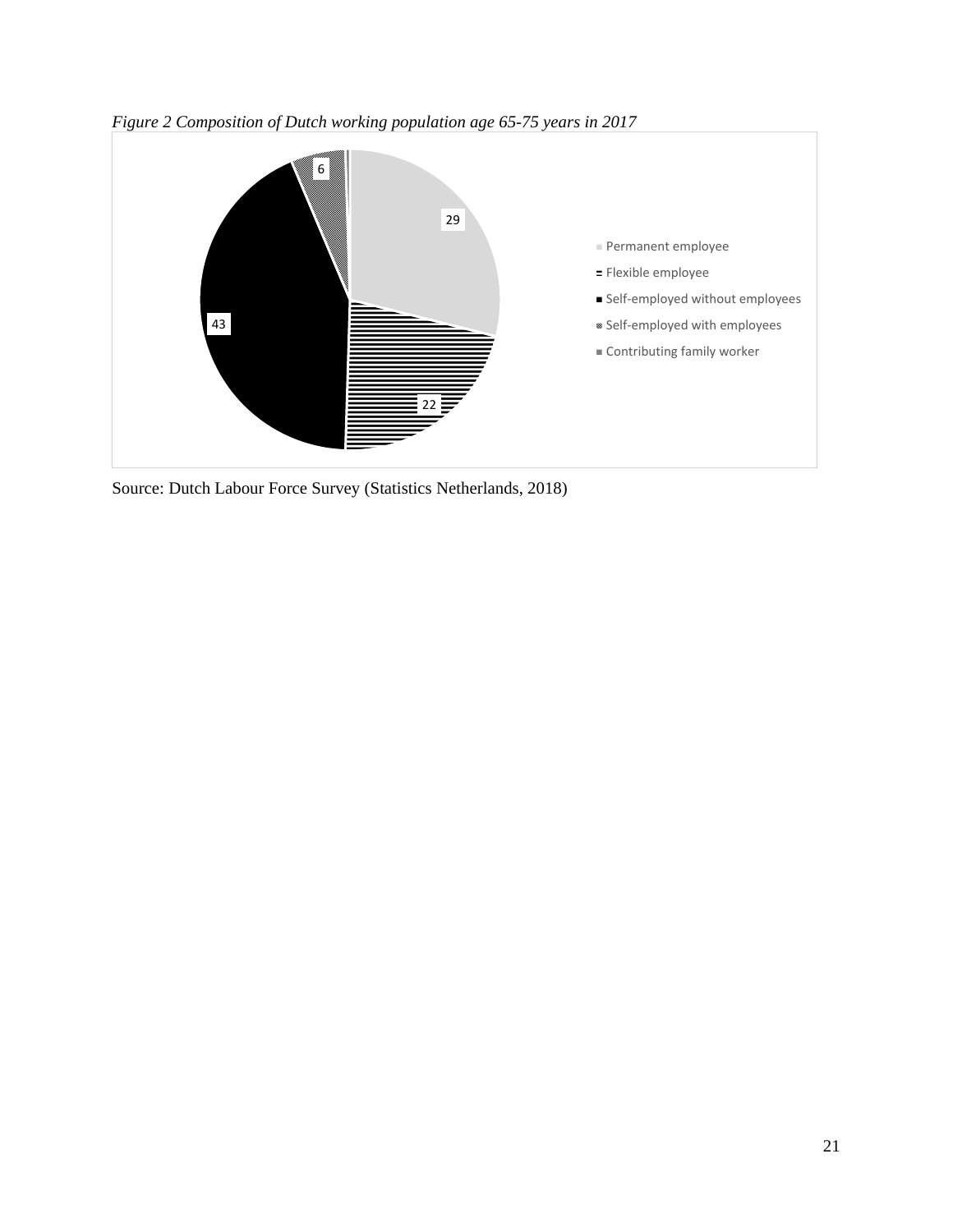|                          | Solo self-<br>employed | <b>Employees</b> | <b>Total</b> |
|--------------------------|------------------------|------------------|--------------|
| Gender: Male             | 74%                    | 72%              | 49%          |
| Gender: Female           | 26%                    | 28%              | 51%          |
| Education: Low           | 21%                    | 37%              | 46%          |
| <b>Education: Middle</b> | 31%                    | 36%              | 33%          |
| Education: High          | 48%                    | 26%              | 21%          |
| Partner Status: Single   | 22%                    | 13%              | 23%          |
| Partner Status: Partner  | 76%                    | 85%              | 75%          |
| Partner Status: Other    | 2%                     | 2%               | 2%           |
| Background: Non-migrant  | 91%                    | 88%              | 88%          |
| Background: Migrant      | 9%                     | 12%              | 12%          |

*Table 1 Demographic composition of the solo self-employed, employees, and the total group (i.e., employed and non-employed individuals), age 65-75 years, 2017, in percentages* 

Source: Dutch Labour Force Survey (Statistics Netherlands, 2018)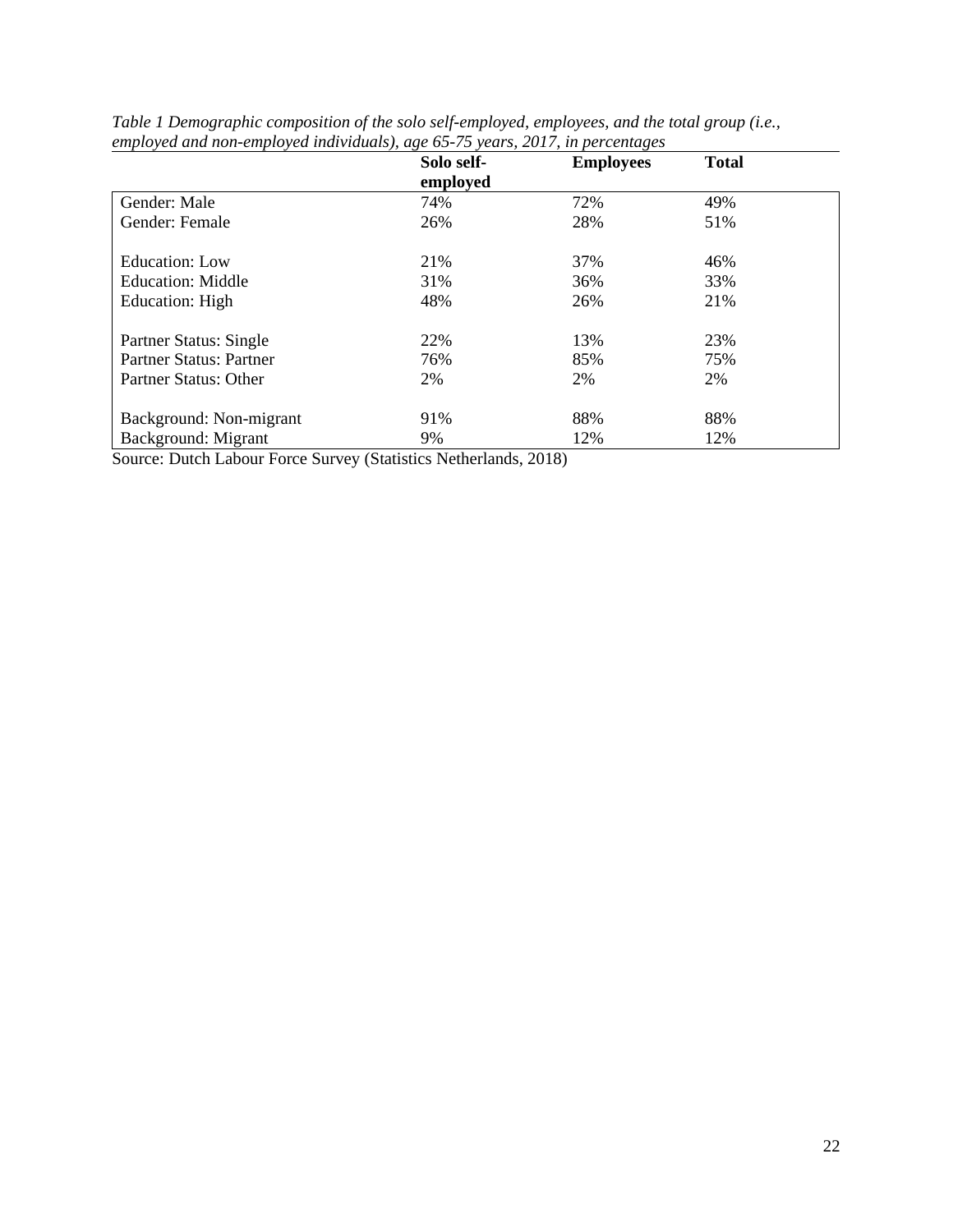| Main income as solo self-employed                                                           |                                                                      | Any income as solo self-employed                                                             |                                                                                            |  |  |
|---------------------------------------------------------------------------------------------|----------------------------------------------------------------------|----------------------------------------------------------------------------------------------|--------------------------------------------------------------------------------------------|--|--|
| 65plus                                                                                      | All ages                                                             | 65plus                                                                                       | All ages                                                                                   |  |  |
| 1. Agriculture, forestry<br>and fishing $(19%)$<br>2. Wholesale and retail<br>trade $(17%)$ | 1. Specialized business<br>services $(19%)$<br>2. Construction (14%) | 1. Specialized business<br>services $(19%)$<br>2. Health and social<br>work activities (14%) | 1. Specialized business<br>services (19%)<br>2. Health and social<br>work activities (13%) |  |  |
| 3. Specialized business                                                                     | 3. Wholesale and retail                                              | 3. Wholesale and retail                                                                      | 3. Construction $(11\%)$                                                                   |  |  |
| services $(15%)$<br>$\sim$ $\sim$ $\sim$ $\sim$                                             | trade $(11\%)$<br>$\sim$ $\sim$ $\sim$ $\sim$ $\sim$ $\sim$          | trade $(11\%)$                                                                               | $\sim$ $\sim$ $\sim$ $\sim$ $\sim$ $\sim$                                                  |  |  |

*Table 2 Top-three sectors in which solo self-employed individuals were working in 2016* 

Source: Registrations from the Dutch tax authorities (Centraal Bureau voor de Statistiek, 2018)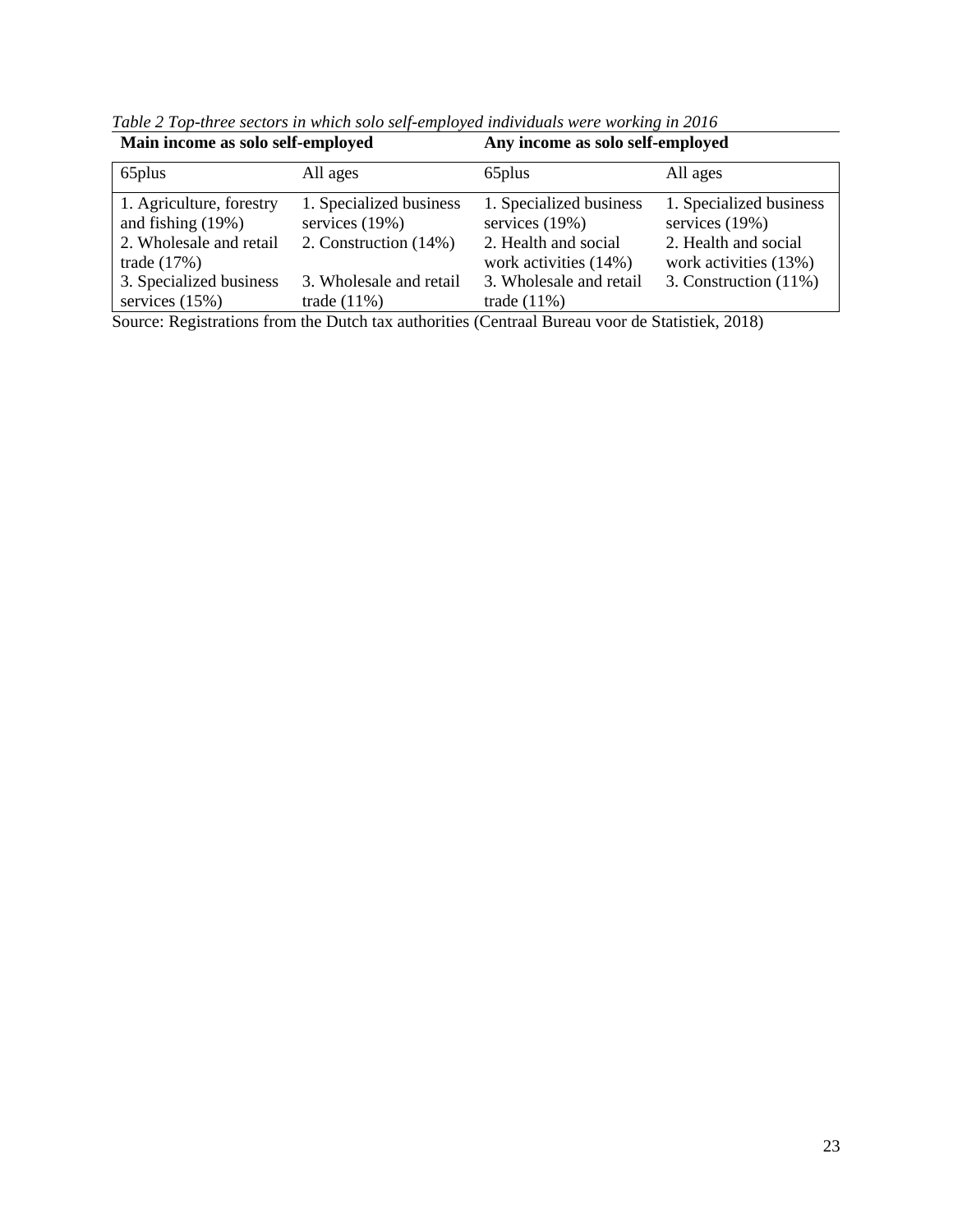|                                           | %  |
|-------------------------------------------|----|
| Plans for post-retirement work in general | 33 |
| - Vague plans                             |    |
| - Clear plans                             |    |
| Plans for post-retirement self-employment | 16 |
| Vague plans<br>$\overline{\phantom{a}}$   |    |
| Clear plans                               |    |

|  |  | Table 3 Plans for post-retirement work among wage-employed older adults aged 60-65 (2015) |  |  |  |  |  |  |  |  |
|--|--|-------------------------------------------------------------------------------------------|--|--|--|--|--|--|--|--|
|--|--|-------------------------------------------------------------------------------------------|--|--|--|--|--|--|--|--|

Source: NIDI Pension Panel 2015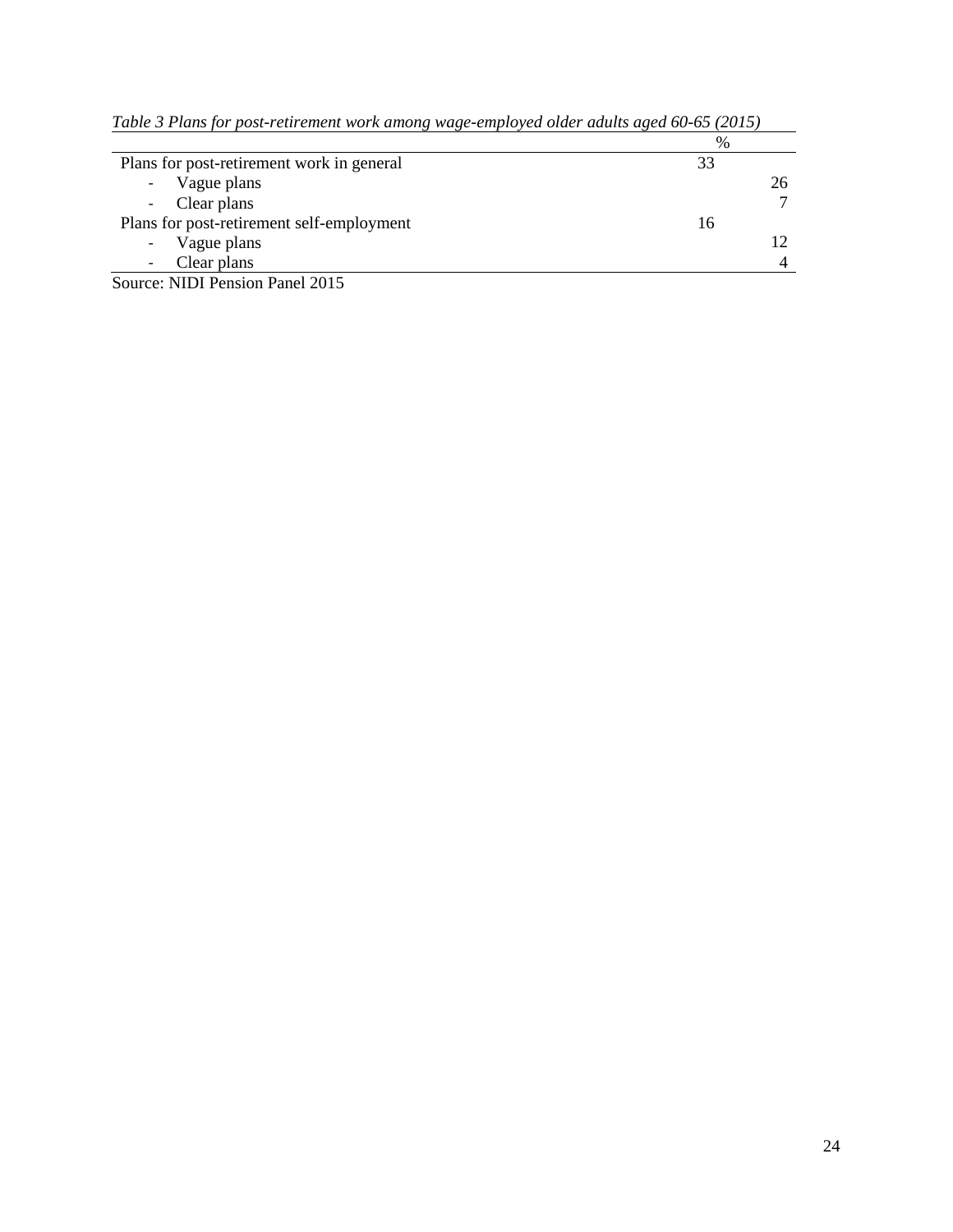| radic + Descriptive shanshes (percentages unicss offici wise shared) ixiDr r chsion r anci 2019 | Self-<br>employment<br>plans | Wage-<br>employment<br>plans | No plans  | All       |
|-------------------------------------------------------------------------------------------------|------------------------------|------------------------------|-----------|-----------|
|                                                                                                 |                              |                              |           |           |
| <b>Demographic characteristics</b>                                                              |                              |                              |           |           |
| Gender                                                                                          |                              |                              |           |           |
| % Male                                                                                          | 62                           | 61                           | 52        | 55        |
| Age at t1 $(60-65)$ – Mean $(SD)$                                                               | 62.1(1.7)                    | 62.2(1.6)                    | 62.0(1.6) | 62.1(1.6) |
| <b>Resources</b>                                                                                |                              |                              |           |           |
| Educational attainment                                                                          |                              |                              |           |           |
| Low                                                                                             | 6                            | 23                           | 22        | 20        |
| Medium                                                                                          | 24                           | 35                           | 35        | 33        |
| High                                                                                            | 70                           | 42                           | 43        | 47        |
| Perceived health                                                                                |                              |                              |           |           |
| Excellent / Very good                                                                           | 34                           | 31                           | 29        | 30        |
| Good                                                                                            | 52                           | 55                           | 53        | 53        |
| Not very good / Poor                                                                            | 14                           | 14                           | 18        | 17        |
| Accumulated wealth                                                                              |                              |                              |           |           |
| Low $(<25$ thousand euros)                                                                      | 24                           | 27                           | 21        | 22        |
| Medium (25-250 thousand euros)                                                                  | 40                           | 55                           | 59        | 57        |
| High $(>250$ thousand euros)                                                                    | 26                           | 18                           | 20        | 21        |
| Perceived pension shortage                                                                      |                              |                              |           |           |
| % yes (replacement rate <68%)                                                                   | 24                           | 17                           | 17        | 18        |
| Worry staying employed $(1-5)$ - Mean (SD)                                                      | 2.1(1.3)                     | 2.1(1.3)                     | 2.1(1.2)  | 2.1(1.2)  |
| <b>Psychological variables</b>                                                                  |                              |                              |           |           |
| Work centrality $(1-5)$ – Mean (SD)                                                             | 3.3(0.9)                     | 3.3(0.9)                     | 3.1(1.0)  | 3.2(1.0)  |
| Retirement self-efficacy $(0-10)$ – Mean (SD) <sup>a</sup>                                      | 7.2(0.6)                     | 6.6(0.6)                     | 6.9(0.6)  | 6.9(0.6)  |
| $\mathbf N$                                                                                     | 1,015                        | 1,167                        | 4,611     | 6,793     |

*Table 4 Descriptive statistics (percentages unless otherwise stated) NIDI Pension Panel 2015* 

a The scale for Retirement Self-Efficacy (alpha 0.52) is based on three Likert-type items, such as "I can handle whatever comes my way in retirement."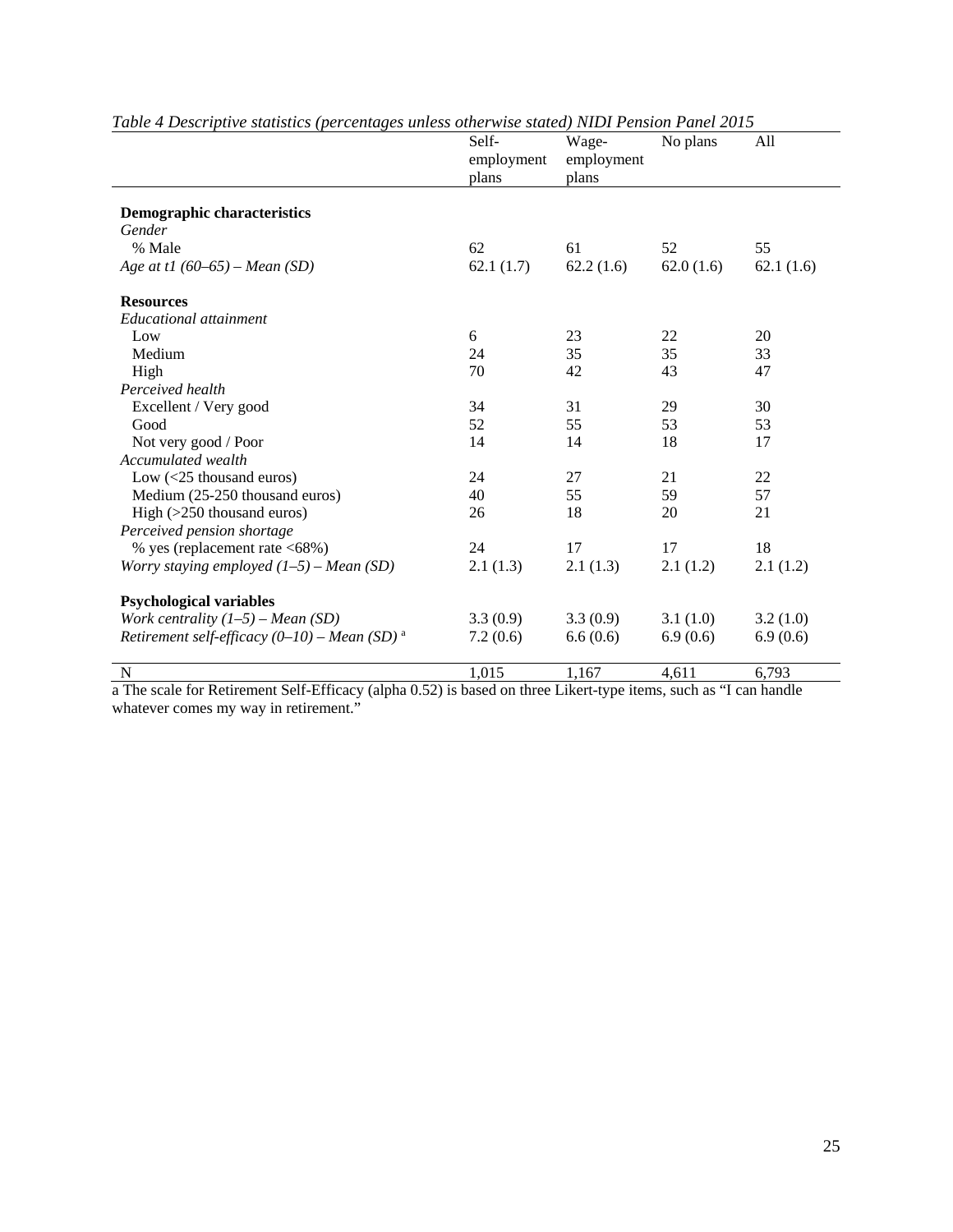# *Box 1 Growth of solo self-employment in the Netherlands*

The share of solo self-employed individuals in the working population has grown strongly in the Netherlands during the last decade. In fact, the growth in the share of solo self-employment in the Netherlands is the highest of all EU-countries in the period 2006-2016 (Hatfield, 2015; Kösters, 2017). Macro-economic trends such as technological developments and changing sectoral structures (i.e., less industry-oriented, more business services oriented) seem to play a role to explain this increase. Also demographic developments, such as population aging, and international labor migration are likely to be of importance, as well as social-cultural trends, such as a positive entrepreneurial climate in an era in which individuals value their autonomy a lot. However, these developments also apply to other European countries and cannot explain the outstanding increase of solo self-employment in the Netherlands. Most likely the steep increase relates to institutional factors. In the Netherlands there is a relatively big difference in tax and labor law treatment between the selfemployed and employees (Government of the Netherlands, 2015). For instance, from a labor supply perspective (i.e., workers), it appears to be relatively easy to start a business in the Netherlands, and the self-employed receive a lot of tax benefits as compared to employees. From a demand perspective (i.e., firms/ employers), the relatively strict employment protection legislation for permanent employees in the Netherlands, and the relatively long period during which employers need to continue payment of salary in case of illness – among other things – have been suggested to make it relatively attractive for employers to hire solo self-employed individuals instead of employing employees (Kösters, 2017).